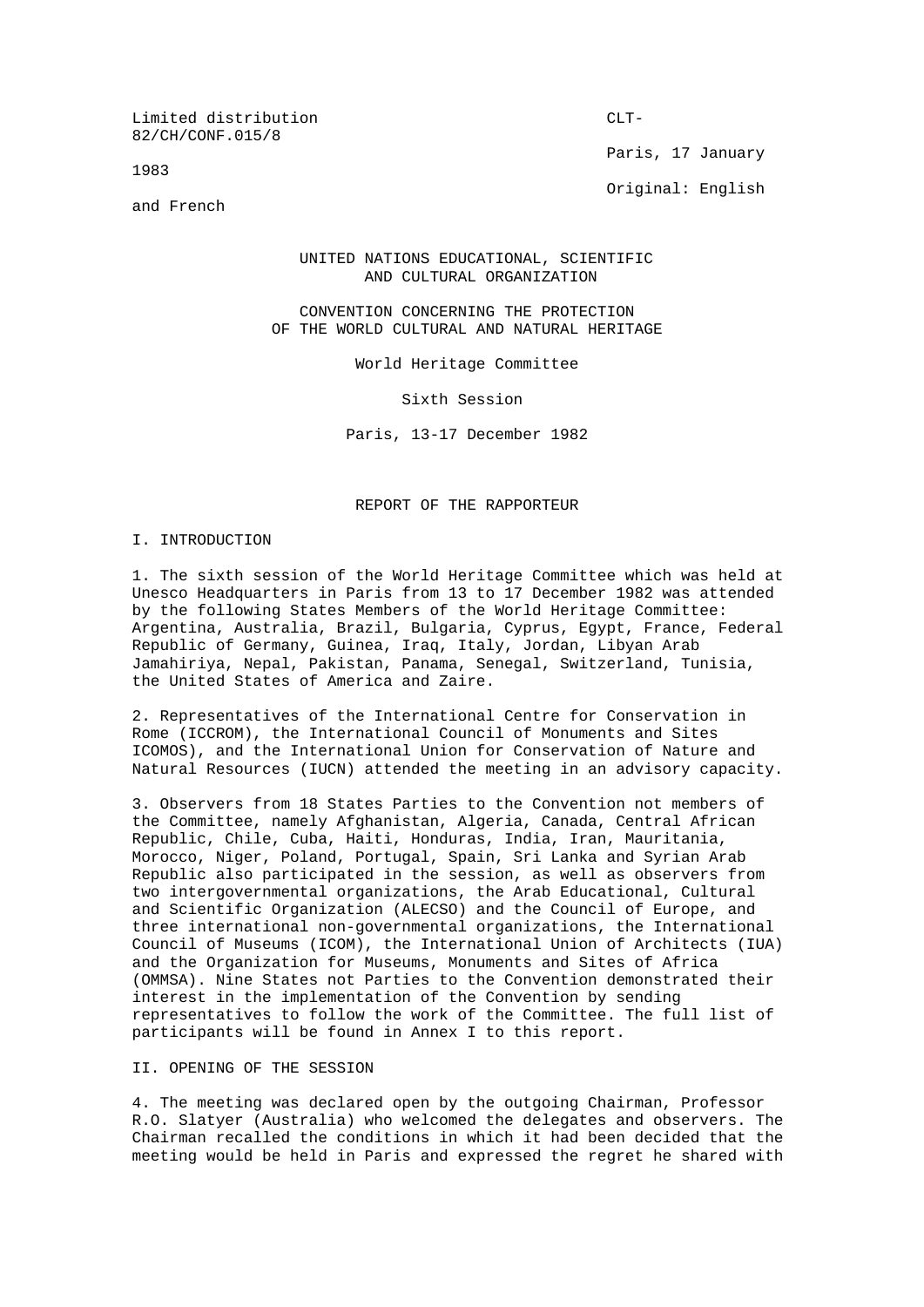the authorities of Pakistan that it had not been possible to hold the sixth session of the Committee in Pakistan.

5. In his welcome address on behalf of the Director-General, Mr. Makaminan Makagiansar, Assistant Director-General for Culture, once again drew attention to the importance of the role of the Committee. He referred to the World Conference on Cultural Policies (Mexico City, August 1982), to the IUCN World National Parks Congress (Bali, October 1982) and to the Extraordinary Session of the General Conference of Unesco (Paris, November 1982), at which special attention was called to the safeguarding of the cultural and natural heritage. After having assured the Committee of the interest taken in the implementation of the World Heritage Convention by the Director-General of Unesco, Mr. Amadou Mahtar-M'Bow, he expressed his pleasure at the adherence to the Convention of eight new States, five of which are African States. Finally, he considered the situation of the World Heritage Fund and the budget to be very healthy.

6. The Chairman informed the Committee of requests he had received from organizations which did not have an official status of observer to meetings of the Committee that they should be allowed to address the Committee. The Secretariat explained the decisions which the Committee had taken at previous sessions when similar requests had been received, namely that such groups would not be authorized to address the Committee direct nor to circulate material in the meeting room and that they should be requested to contact their national delegations; since the meeting of the Committee was public, these groups could however attend as members of the general public. The Committee confirmed its previous decisions.

III. ADOPTION OF THE AGENDA

7. The Committee adopted the agenda for the meeting.

IV. ELECTION OF THE CHAIRMAN, VICE-CHAIRMEN AND RAPPORTEUR

8. Professor R.O. Slatyer (Australia) was re-elected Chairman of the Committee by acclamation, and gave a brief speech. Professor Slatyer informed the Committee that he would stand down from the Chair when the two Australian nominations were considered by the Committee.

9. The Committee thereafter elected by acclamation the delegates of the following States members of the Committee: Argentina, Bulgaria, Guinea, Italy and Pakistan as Vice-Chairmen.

10. Mr. Azedine Beschaouch (Tunisia) was re-elected Rapporteur by acclamation.

V. REPORT ON THE SIXTH SESSION OF THE BUREAU OF THE WORLD HERITAGE COMMITTEE

11. The Rapporteur, Mr. A. Beschaouch, referred to the main points of the report on the sixth session of the Bureau of the Committee which was held in Paris from 21 to 24 June 1982. In particular, he drew attention to the twenty-four properties which had been recommended for inclusion in the World Heritage List and to the Bureau's request to IUCN and ICOMOS to draw up draft guidelines for the inscription of cultural and natural properties on the List of World Heritage in Danger. He added that, in response to this request, a report was presented to the Committee by these two organizations on this question.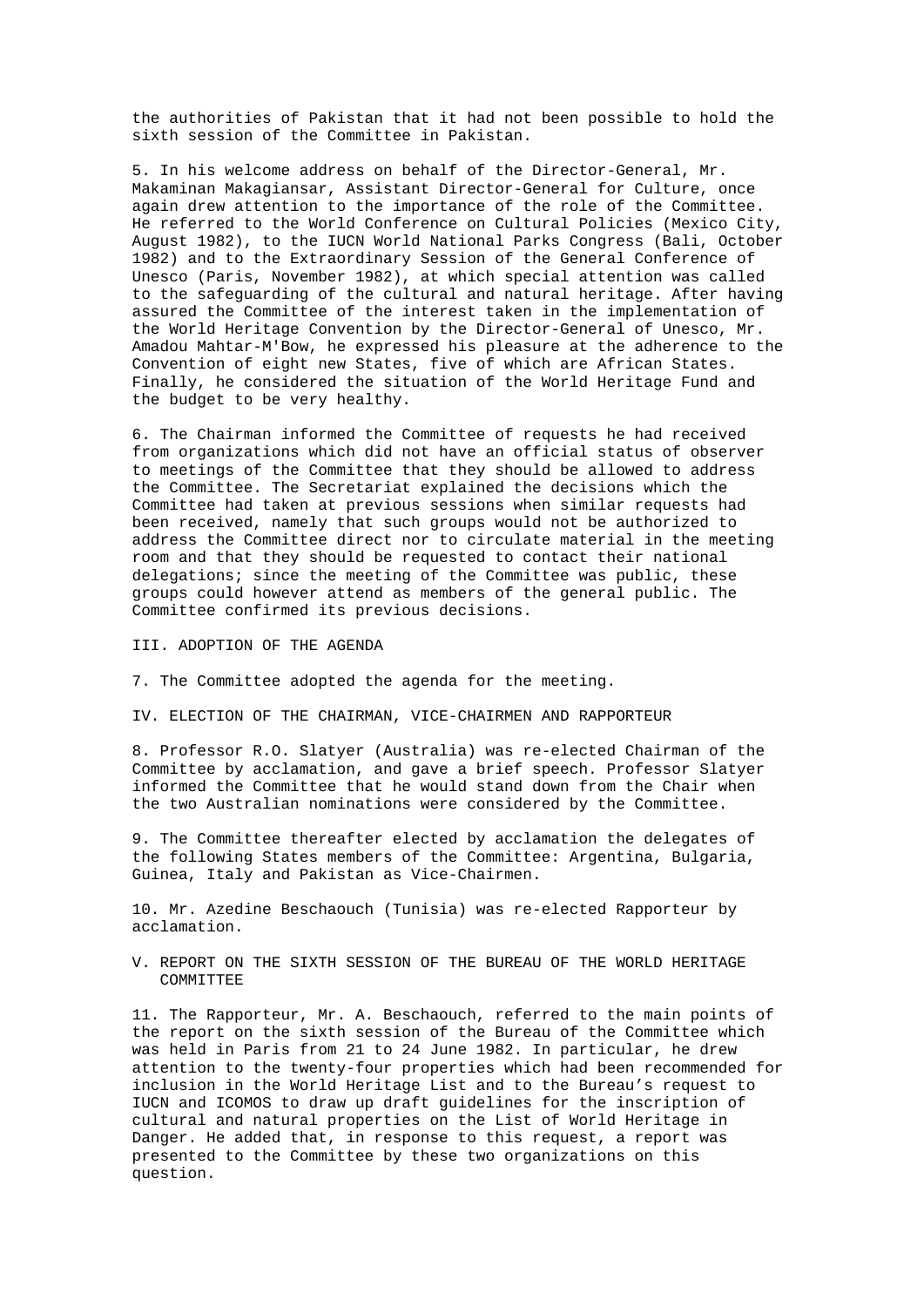VI. REPORT OF THE REPRESENTATIVE OF THE DIRECTOR-GENERAL ON ACTIVITIES UNDERTAKEN SINCE THE FIFTH SESSION OF THE WORLD HERITAGE COMMITTEE

12. In his report on the activities undertaken for the implementation of the Convention since the fifth session of the World Heritage Committee, the representative of the Director-General, Mr. Michel Batisse, Deputy Assistant Director-General for Science indicated that a total of sixty-nine States had now ratified, accepted or acceded to the Convention, and that one hundred and twelve properties nominated by thirty-three States Parties were now included in the World Heritage List. He reported on the activities which had been decided upon by the Committee at its fifth session and drew attention in particular to the training programme and to the various initiatives taken to produce and disseminate information material to a wide public. Finally, he indicated that the surplus in the World Heritage Fund as at 31 October 1982 amounted to over 2.3 million dollars. He considered that, despite some difficulties to be foreseen in the receipt of contributions, the overall situation of the Convention and of the Fund was satisfactory and constituted an excellent example of international co-operation in the present circumstances.

## VII. TENTATIVE LISTS

13. The Committee noted that, with the withdrawal by the Italian authorities of their list, only seven States Parties had so far submitted tentative lists of cultural and natural properties considered suitable for inclusion in the World Heritage List. The delegates of Argentina, Brazil and Italy indicated that tentative lists would soon be available for submission to the Committee.

14. It was noted furthermore that the lists submitted by India and Portugal referred to cultural properties only, and the Committee expressed the hope that similar lists would be prepared by these two States on natural heritage sites.

15. The delegate of the Federal Republic of Germany informed the Committee that a second list, comprising some fifty properties, which had been prepared in the light of the list submitted by the authorities of France, would shortly be available for submission to the Committee. This statement gave rise to remarks by the Rapporteur and the representative of ICOMOS on the desirability of discussion among States of the same cultural region before tentative lists are submitted. The Rapporteur also indicated that ALECSO was co-ordinating the drawing up of tentative lists of cultural and natural properties in the Arab States which are Parties to the Convention.

16. The Chairman drew attention to the availability of preparatory assistance to States Parties for the establishment of tentative lists.

17. The representative of IUCN indicated that his organization had compiled a global inventory of natural heritage sites, for the purposes of indicating to States the type of sites considered appropriate for nomination to the World Heritage List and of stimulating the submission of tentative lists. The representative of ICOMOS indicated that ICOMOS was engaged in a similar exercise with respect to cultural properties.

18. In concluding the discussion on this item, the Committee reiterated the request made at previous meetings that those States which had not so far submitted tentative lists should prepare lists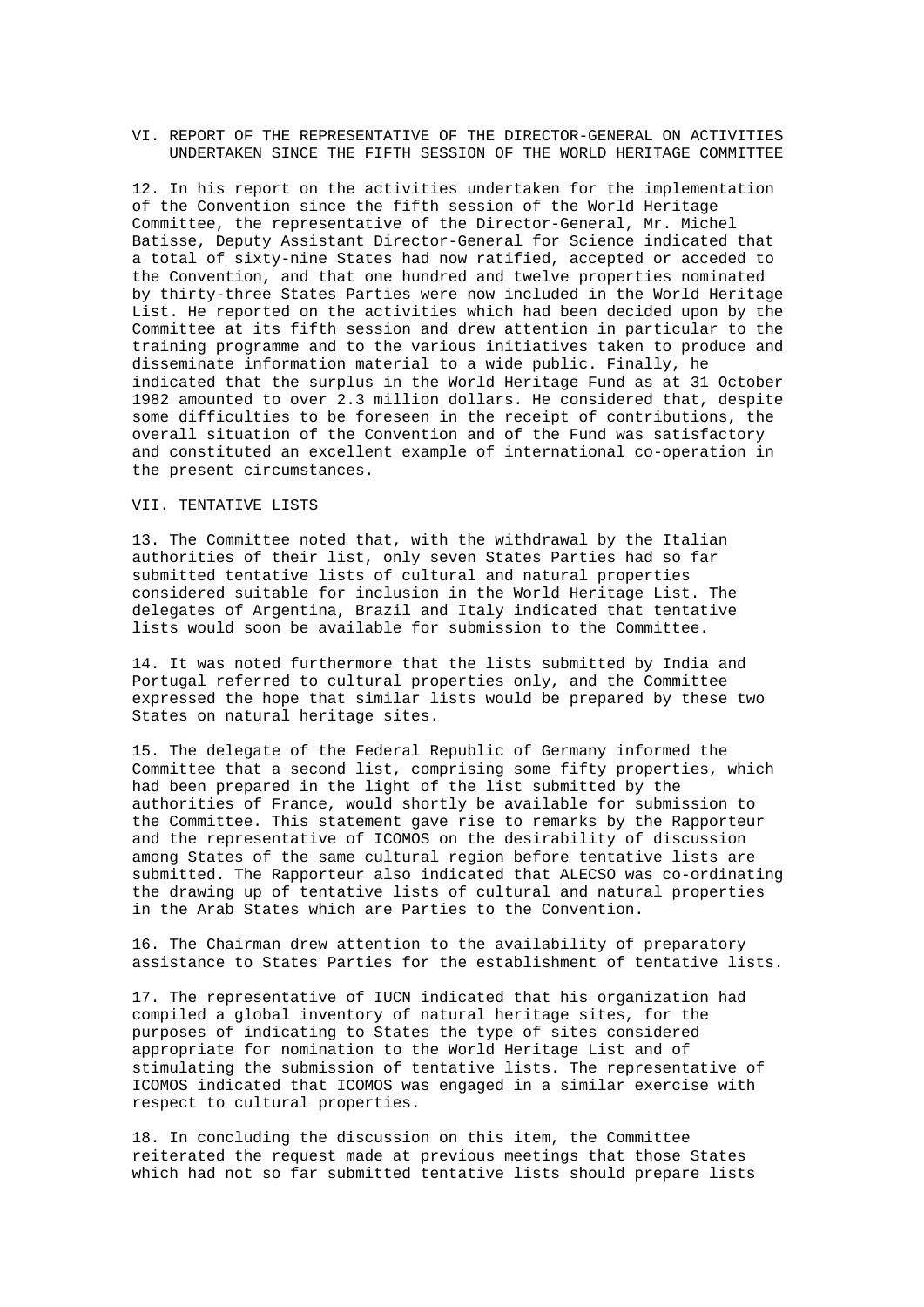and make them available as soon as possible for submission to the Committee.

VIII. NOMINATIONS TO THE WORLD HERITAGE LIST

19. Before the Committee examined the nominations to the World Heritage List, a series of slides on some of the cultural and natural properties nominated was shown by ICOMOS and IUCN. The Committee then took up one by one the nominations of those properties which the Bureau had recommended for inclusion in the World Heritage List. In each case the Committee was informed of the point of view of the Bureau as presented by the Rapporteur and took note of the comments of the representatives of ICOMOS and/or IUCN, who had made an evaluation of each property in relation to the criteria for the inscription of properties.

20. The Committee decided to enter in the World Heritage List the twenty-four cultural and natural properties which had been recommended by the Bureau.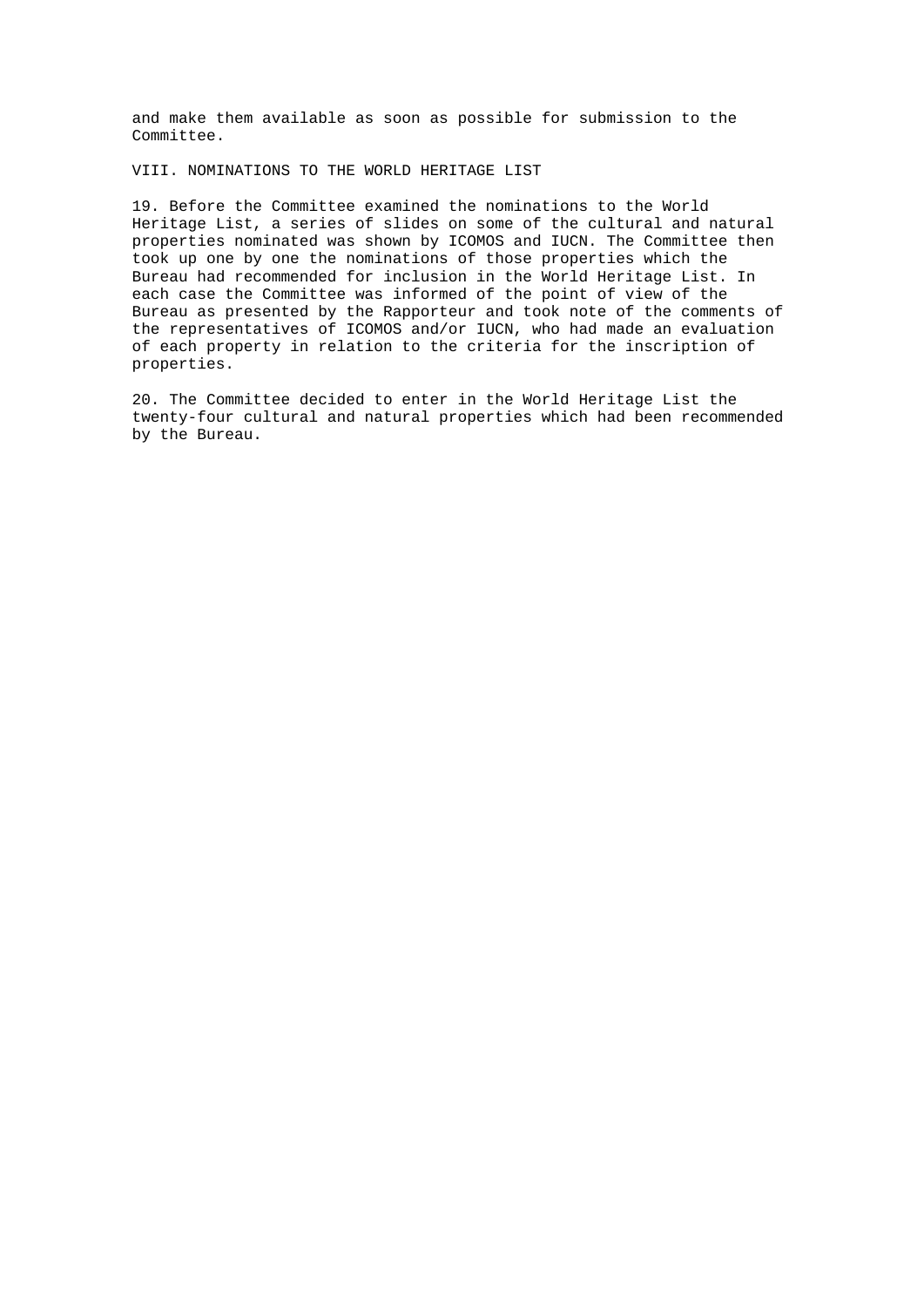| Name of Property                              | Contracting State<br>having submitted<br>the nomination of<br>the property in<br>accordance with Identification<br>the Convention | No. |
|-----------------------------------------------|-----------------------------------------------------------------------------------------------------------------------------------|-----|
| Tassili n'Ajjer                               | Algeria                                                                                                                           | 179 |
| The M'Zab Valley                              | $\mathbf{u}$                                                                                                                      | 188 |
| Djemila                                       | Algeria                                                                                                                           | 191 |
| Tipasa                                        | $\mathbf{u}$                                                                                                                      | 193 |
| Timgad                                        | $\mathbf{u}$                                                                                                                      | 194 |
| Western Tasmania Wilderness<br>National Parks | Australia                                                                                                                         | 181 |

The Committee is seriously concerned at the likely effect of dam construction in the area on those natural and cultural characteristics which make the property of outstanding universal value. In particular, it considers that flooding of parts of the river valleys would destroy a number of cultural and natural features of great significance, as identified in the ICOMOS and IUCN reports. The Committee therefore recommends that the Australian authorities take all possible measures to protect the integrity of the property. The Committee suggests that the Australian authorities should ask the Committee to place the property on the List of World Heritage in Danger until the question of dam construction is resolved.

Lord Howe Island Group **"** The last many last method is not in the last method is not in the last method is not in the last method in the last method is not in the last method in the last method is not in the last method i

In view of the importance of Lord Howe Island as a World Heritage site, the World Heritage Committee suggests that steps be taken to replace the telecommunications towers as soon as satellite communications are available.

| Historic Centre of the town of Olinda<br>Brazil | 189 |
|-------------------------------------------------|-----|
|-------------------------------------------------|-----|

| Old Havana and its Fortifications                       | Cuba   | 204 |
|---------------------------------------------------------|--------|-----|
| The Royal Saltworks of Arc et Senans                    | France | 203 |
| National History Park -<br>Citadel, Sans Souci, Ramiers | Haiti  | 180 |

The Committee recommends that the Haitian authorities exercise the greatest care as regards the restoration and consolidation work on the entire site, which should be carried out in conformity with internationally recognized conservation standards.

| Río Plátano Biosphere Reserve   |  | Honduras | 196 |
|---------------------------------|--|----------|-----|
| The Historic Centre of Florence |  | Italy    | 174 |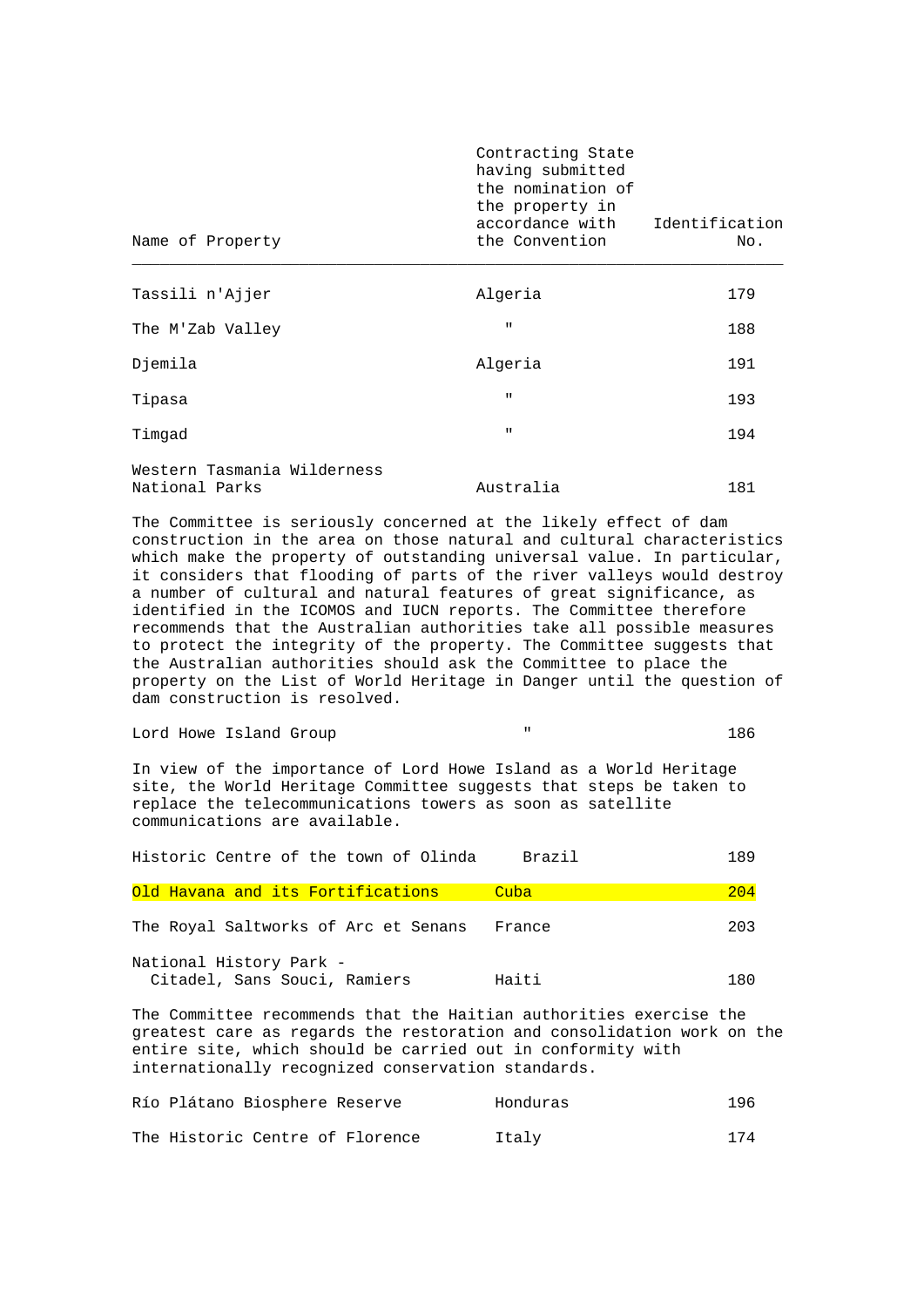| Tai National Park                   | Ivory Coast                                  | 195 |
|-------------------------------------|----------------------------------------------|-----|
| Archaeological Site of Leptis Magna | Libyan Arab<br>Jamahiriya                    | 183 |
| Archaeological Site of Sabratha     | $\mathbf{u}$                                 | 184 |
| Archaeological Site of Cyrene       | $\mathbf{H}$                                 | 190 |
| Aldabra Atoll                       | Seychelles,<br>Republic of                   | 185 |
| Sacred City of Anuradhapura         | Sri Lanka                                    | 200 |
| Ancient City of Polonnaruva         | $\mathbf{u}$                                 | 201 |
| Ancient City of Sigiriya            | Sri Lanka                                    | 202 |
| Selous Game Reserve                 | Taszania                                     | 199 |
| Cahakia Mounds State Historic Site  | United States of<br>America                  | 198 |
| The old walled City of Shibam       | Yemen,<br>People's Democratic<br>Republic of | 192 |

21. The Committee furthermore decided that the site of Mount Nimba Strict Nature Reserve, which was already included in the World Heritage List on the proposal of Guinea, would be extended through the addition of that part of the Reserve situated in Ivory Coast, which was nominated by that State.

22. The Committee also decided that the Old Stone Town of Zanzibar which had been nominated by Tanzania should not be considered further for inclusion in the World Heritage List.

23. The delegate of Italy informed the Committee that the Italian authorities withdraw the nomination of the Medici Villas in the Florentine region.

24. The delegate of Pakistan requested the Committee to postpone consideration of the nominations of Kirthar National Park and Lal Sohanra National Park since the Government of Pakistan wished to have the opportunity to provide further information on these two sites before a final decision was taken by the Committee.

25. With respect to the nomination by the Syrian Arab Republic of Aleppo, the Rapporteur recalled the request made by the Bureau that the Syrian authorities should :

- provide a clear definition of the zones granted absolute protection in Aleppo; and
- adapt an urbanization policy analogous to that advocated in the report of the Unesco mission to Aleppo.

As soon as these additional steps have been taken, the Syrian authorities are invited to inform the Secretariat so that the nomination can be re-examined. This information should reach the Secretariat by the end of February 1983 to enable the Bureau to take up this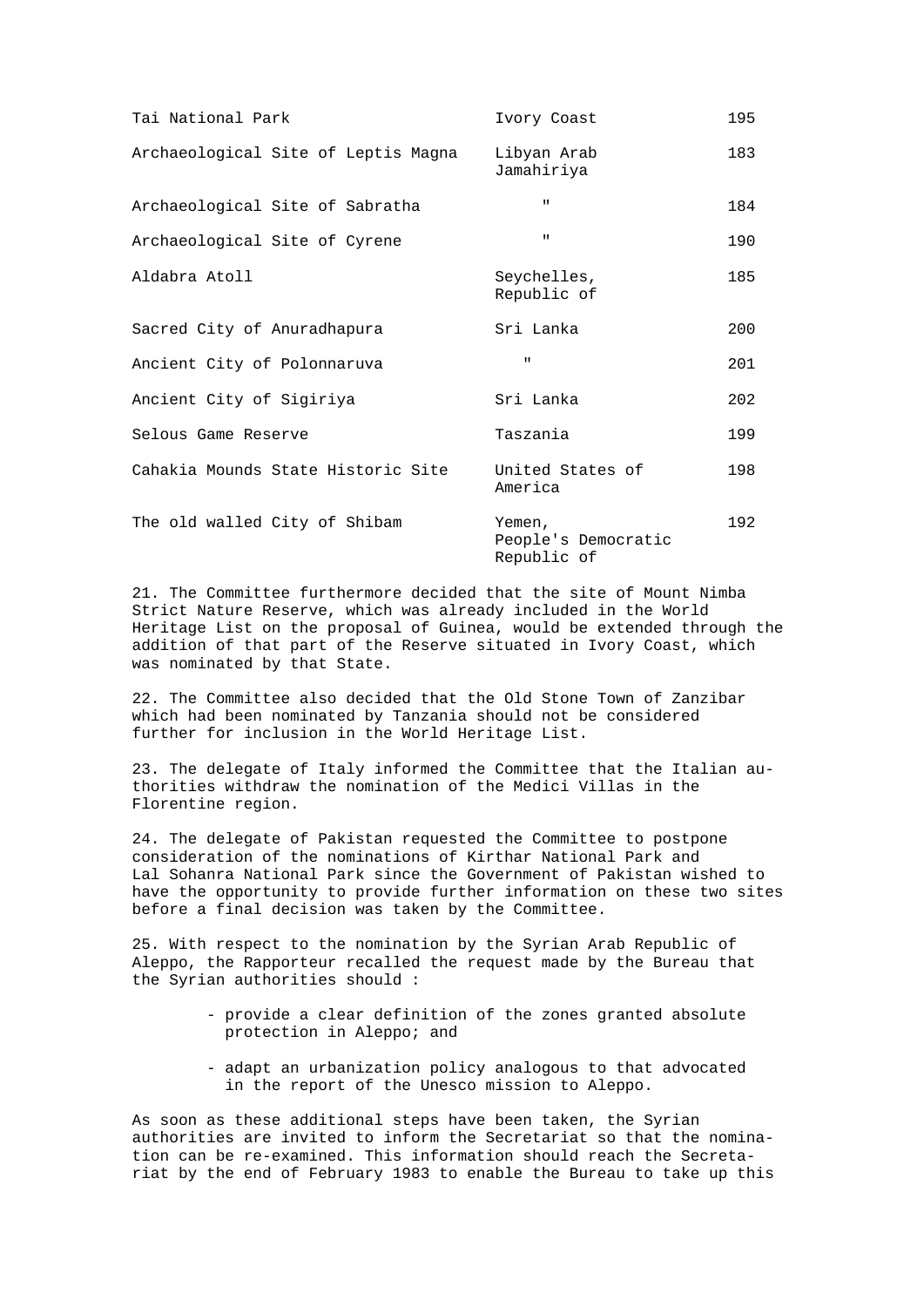nomination at its next session.

IX. GUIDELINES FOR THE INSCRIPTION OF CULTURAL AND NATURAL PROPERTIES ON THE LIST OF WORLD HERITAGE IN DANGER

26. In introducing the draft guidelines which had been prepared jointly by IUCN and ICOMOS, the representative of IUCN drew attention to the following three objectives of the List of World Heritage in Danger:

- a) to support national efforts towards safeguarding the integrity of a property;
- b) to demonstrate to world opinion the reality of the danger threatening a property;
- c) to contribute to the effectiveness of international fund-raising campaigns by identifying the property for which the public is being asked to contribute.

He stated that the list was considered as being a short list, thus limiting operations by the international community to a reasonable number. Furthermore, inscription of a property on the list would be an exceptional action for an emergency measure of limited duration.

27. During the discussion that ensued on the draft criteria and procedure for the inscription of properties on the List of World Heritage in Danger, several amendments were suggested to the text in paragraph 5.5 of the IUCN/ICOMOS document which was proposed for insertion in the "Operational guidelines for the implementation of the World Heritage Convention". These amendments related to the difficulty of inscribing properties on the List of World Heritage in Danger when major operations were not required to protect the property and when the State concerned did not require assistance under the Convention. The Committee decided, however, to adapt the guidelines in their present form and to request the Bureau to examine the proposed amendments at its next meeting. The text of these guidelines is attached in Annex II.

X. NOMINATION OF THE "OLD CITY OF JERUSALEM AND ITS WALLS" TO THE LIST OF WORLD HERITAGE IN DANGER

28. The Rapporteur recalled that the Bureau, on the proposal of the Hashemite Kingdom of Jordan, examined the request for the inclusion of the "Old City of Jerusalem and its Walls" in the List of World Heritage in Danger, and that, since a consensus could not be reached on this nomination, the Bureau declared that "it will be for the Committee, at its sixth session, to take in this respect the decision which in any case has to be taken by the Committee".

29. At the Committee's request, ICOMOS pursued its examination of the file concerning this nomination. In this examination, ICOMOS took into account the following points :

- a) in giving a favourable opinion, in April 1981, on the inscription of this property on the World Heritage List, ICOMOS had already drawn attention to the "severe destruction followed by a rapid urbanization";
- b) the mission of experts, entrusted with the task of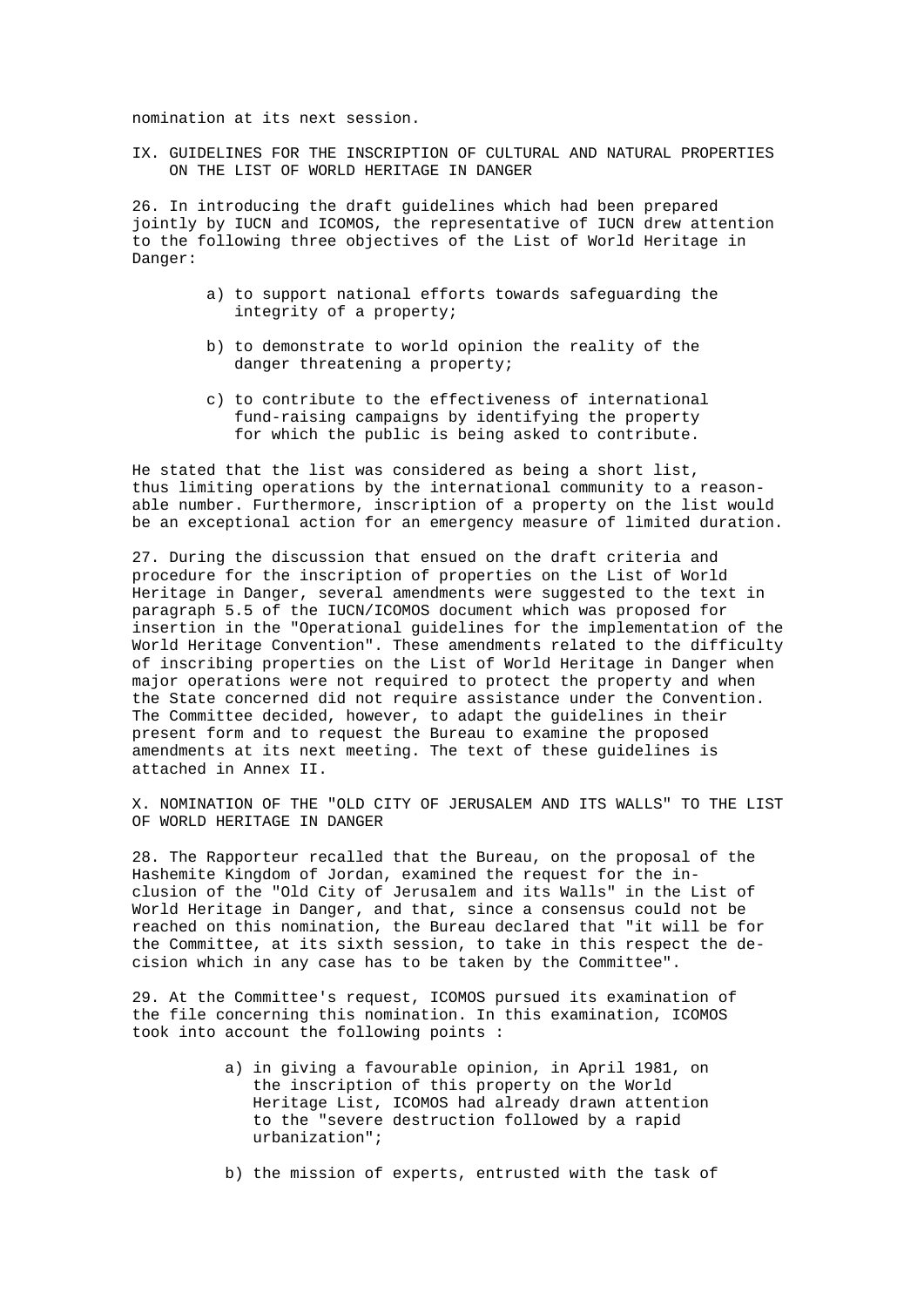verifying in situ "the nature and the extent of the threats", had not been able to proceed to Je rusalem, for reasons beyond the control of ICOMOS;

 c) in the absence of a statement dating from 1982, ICOMOS has referred to reports made between 1970 and 1980, at the request of the Director-General of Unesco, by his personal representative, Professor Lemaire.

Consequently, ICOMOS considered that the situation, as described by the personal representative of the Director-General, meets criteria proposed for the inscription of properties on the List of World Heritage in Danger as they apply to both "ascertained danger" and "potential danger".

30. The delegate of the United States, while underlining the universal importance of the monuments and spiritual heritage of Jerusalem, recalled the position taken by his government when the Old City had been nominated to the World Heritage List and explained the reasons for which he was opposed to its inscription on the List of World Heritage in Danger which would be equally contrary to the Convention. He stressed that a property must be situated in the territories of the nominating State and, in the opinion of his government, Jordan had no standing to make such a nomination. Furthermore, the consent of Israel would be required since it effectively controlled Jerusalem. His Government held that the ultimate status of Jerusalem should be determined through negotiations by all the parties concerned. The urban transformations that had taken place in the Old City did not constitute "serious and specific dangers". The documents referred to in the ICOMOS analysis did not present a compelling case in favour of inscription, the nomination file did not contain the urban plan called for by the Bureau and Jordan was in no position to assume the responsibility stipulated in Article 26 of the Convention. He proposed that the Committee reserve judgement on this nomination and stated that, if the Committee were to take a decision now, his delegation would oppose the inscription and call for a vote to register its position.

31. Many delegates expressed their support for the nomination and unanimously insisted on the exceptional value and unique religious and cultural significance of the Old City of Jerusalem. They recalled that the Old City of Jerusalem must be safeguarded in its entirety as a coherent whole and that the threats to any one of the elements of which it is composed endanger the property as such, as well as its authenticity and its specific character. Finally they considered that the situation of this property corresponds to the criteria mentioned in the ICOMOS note and, in particular, to criteria (e) (significant loss of historical authenticity) and (f)(important loss of cultural significance) as far as "ascertained danger" is concerned, and to criteria (a) (modification of juridical status of the property diminishing the degree of its protection), (b)(lack of conservation policy) and (d) (threatening effects of town planning) as far as "potential danger" is concerned.

32. Finally the delegate of Jordan called the attention of the Committee to the serious and specific dangers which threaten the "Old City of Jerusalem". He specifically pointed out the destruction of religious properties, threats of destruction due to urban development plans, deterioration of monuments due to lack of maintenance and responsible management, as well as of the disastrous impact of tourism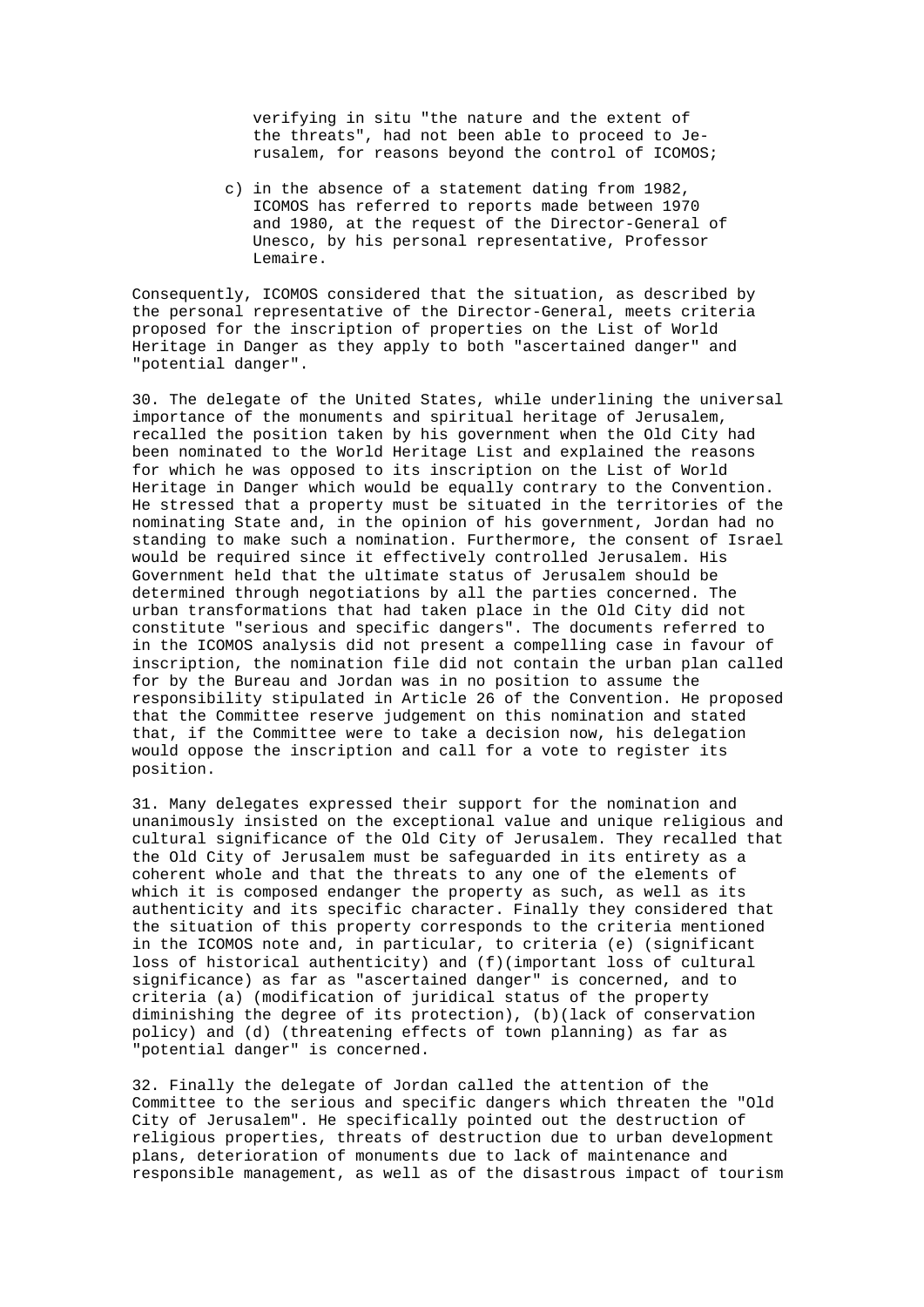on the protection of the monuments. Consequently, he urged the Committee to protect the Old City of Jerusalem and its Walls by inscribing the property on the List of World Heritage in Danger.

33. After discussion, the Committee decided, by 14 votes for, 1 against and 5 abstentions, to inscribe the "Old City of Jerusalem and its Walls" on the List of World Heritage in Danger. One State Member of the Committee was absent when the vote was taken.

34. In explaining the reasons for his abstention which were legal in nature, the delegate of Switzerland recalled the statement made by his delegation when the Committee decided to enter the Old City of Jerusalem on the World Heritage List, regarding the special status of Jerusalem (*corpus separatum* according to the 1947 partition plan of the United Nations). The Swiss Government considers that the City of Jerusalem is situated neither on Jordanian nor on Israeli territory. His delegation would furthermore have wished to have more complete information on the present state of Jerusalem and he considered it regrettable that the Committee had not been able to obtain a recent expert evaluation.

35. The delegates of Argentina, Nepal and Zaire also-explained their vote. These delegations had supported the proposal made by Jordan to inscribe the Old City of Jerusalem on the List of World Heritage in Danger in view of the outstanding cultural and historical significance of this site. They underlined, however, that inscription on the list had no political implications and should in no way be regarded as a means for registering political or sovereignty claims by any State.

XI. STATEMENT OF ACCOUNTS OF THE WORLD HERITAGE FUND AND BUDGET FOR 1983

36. The Committee was informed by the Rapporteur that a working group met on 14 December 1982 at Unesco Headquarters in order to consider the different budget lines of the draft budget for 1983 and to provide the Committee with recommendations concerning the technical cooperation requests received as well as the budgetary provisions for the various activities to be undertaken to implement the Convention. Representatives of the following States Members were present at this working group: Australia, Bulgaria, Federal Republic of Germany, France, Italy, Jordan and Pakistan. Mr. A. Beschaouch, the Rapporteur of the Committee, was Chairman. Representatives of ICOMOS and ICCROM, as well as Mr. Batisse, the representative of the Director-General, and members of the Secretariat were also present.

37. The recommendations of the working group were presented to the Committee in the form of a draft budget.

38. On the recommendations of the working group, the Committee adopted the following budget for the period 1 January - 31 December 1983: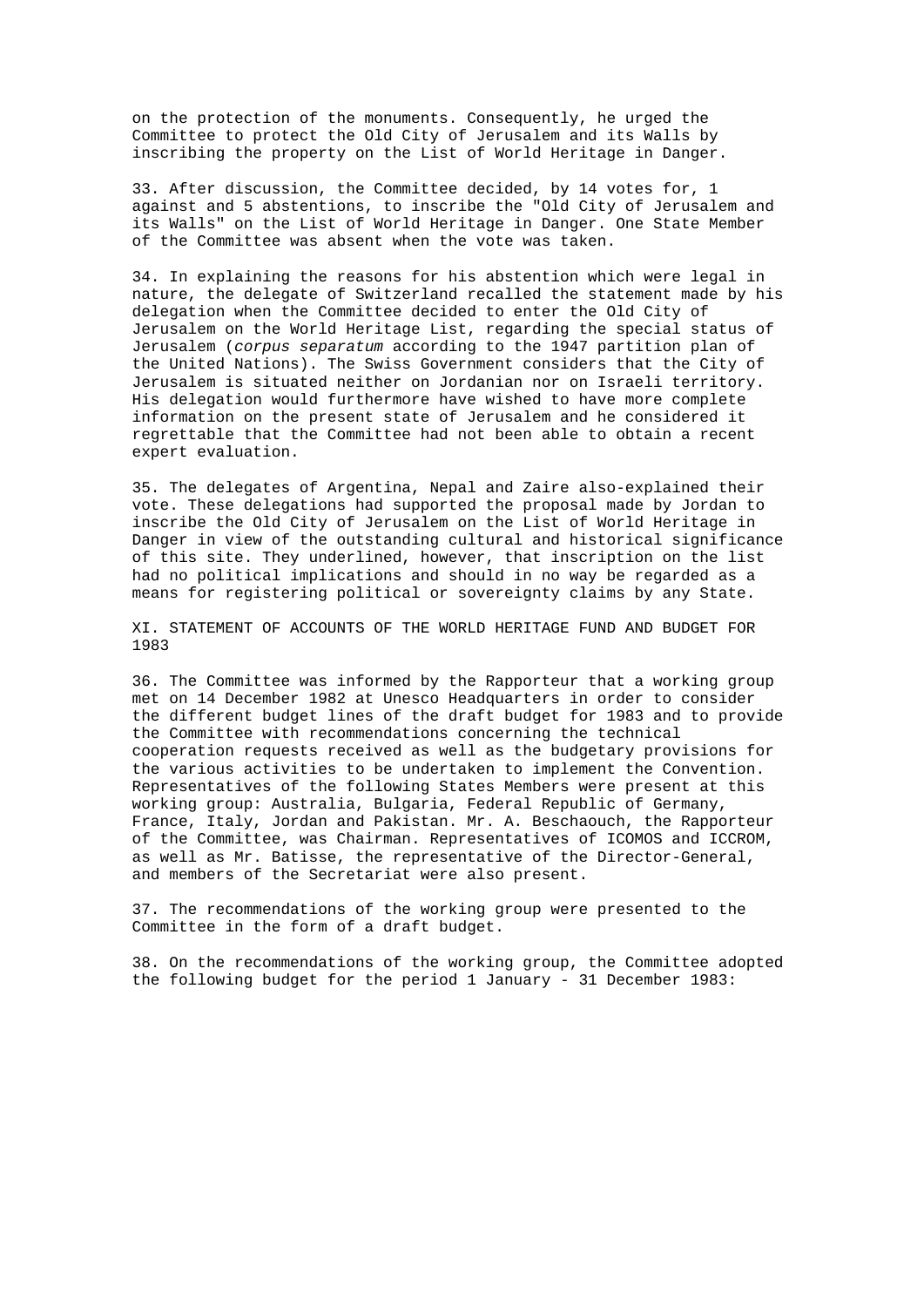| <b>BUDGET</b> |                                                                                        |                  | US \$                            |        |
|---------------|----------------------------------------------------------------------------------------|------------------|----------------------------------|--------|
|               |                                                                                        |                  |                                  |        |
| I.            | Preparatory assistance<br>and regional studies                                         |                  | 100 000                          |        |
| II.           | Technical co-operation<br>- "large" requests : 596 000<br>- "small" requests : 149 000 |                  |                                  |        |
|               |                                                                                        |                  | 745 000                          |        |
| III.          | Training                                                                               |                  | 500 000                          |        |
| IV.           | Emergency assistance                                                                   |                  | 220 000                          |        |
| V.            | Promotional activities and information                                                 |                  | 150 000                          |        |
| VI.           | Advisory services                                                                      |                  |                                  |        |
|               | - ICOMOS                                                                               | : 65000          |                                  |        |
|               | - IUCN                                                                                 | : 35000          | 100 000                          |        |
| VII.          | Temporary assistance<br>to the Secretariat                                             |                  | 120 000                          |        |
|               |                                                                                        |                  | 1 935 000                        |        |
|               |                                                                                        | 3% contingencies |                                  | 58 050 |
|               |                                                                                        | TOTAL            | 1 993 050<br>$=$ = = = = = = = = |        |

39. As far as temporary assistance to the Secretariat is concerned, some delegates considered that the Secretariat of the Convention should be financed from the regular budget of Unesco, as had been repeatedly stated at previous sessions of the Committee. In responding to these remarks, the representative of the Director-General reminded the Committee that, if the Secretariat of the Convention was in fact placed under the responsibility of Unesco according to Article 14, the management of the World Heritage Fund foreseen in Part IV should, according to Article 15.2, be carried out in conformity with the provisions of the financial regulations of Unesco which govern trust funds. In this respect, the practice is to take a sum totalling 14 % of these funds for general management costs. In the case of the Convention, the funds for assistance to the Secretariat to cover management costs which have thus far been requested are considerably less than those which the Organization could legitimately claim.

40. The Committee approved the interim statement of accounts of the Fund for the three-year financial period 1981-1983 as set out in document CLT-82/CONF.015/4. The Committee noted that as of 31 October 1982, the surplus in the Fund amounted to US \$ 2,372,715.

XII. TECHNICAL CO-OPERATION REQUESTS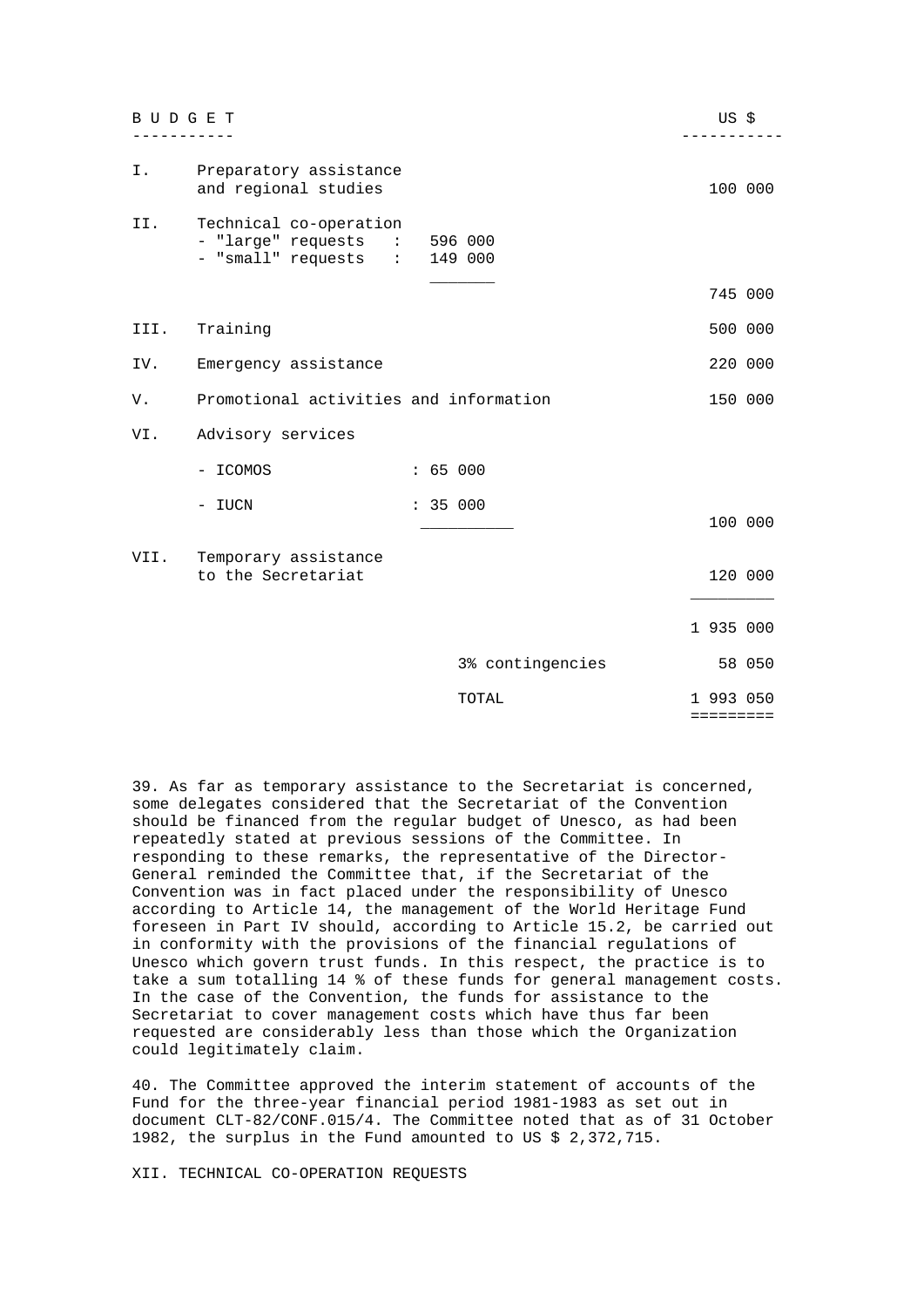41. The Rapporteur reminded the Committee that the Bureau had not made recommendations on the technical co-operation requests presented in document CLT-82/CONF.015/5 as a certain number had required further clarifications. The Bureau had decided, on an exceptional basis, to submit these requests to the Committee. The Rapporteur informed the Committee that the working group which examined the budget for 1983 had also examined each of the requests for technical co-operation. On the basis of the recommendations of the working group, the Committee approved the following technical co-operation requests:

TES ANGLES ANGLES ANGLES ANGLES ANGLES ANGLES ANGLES ANGLES ANGLES ANGLES ANGLES ANGLES ANGLES ANGLES ANGLES

|                                                                                       | -------- |
|---------------------------------------------------------------------------------------|----------|
| - Bulgaria - Boyana, Ivanovo and Madara Rider                                         |          |
| Request 42 - 43 - 45.1                                                                | 48 000   |
| - Haiti - Citadel Henry, National History Park                                        |          |
| Request 180.1                                                                         | 57 200   |
| - Honduras - Maya Site of Copán                                                       |          |
| Request 129.1                                                                         | 24 050   |
| - Hashemite Kingdom of Jordan - Old City of Jerusalem                                 |          |
| Request 148.1                                                                         | 100 000  |
| - Pakistan - Archaeological ruins at Moenjadaro                                       |          |
| Request 138.1                                                                         | 34 000   |
| - Yugoslavia - Natural and Culturo-Historical<br>Region of Kotor                      |          |
| Request 125.1 (rev.)                                                                  | 50 000   |
| Sub-total for technical co-<br>operation requests concern-<br>ing cultural properties | 313 250  |
| - Ethiopia - Simen National Park                                                      |          |
| Request 9.1 (rev.)                                                                    | 21 000   |
| - Honduras - Río Plátano Biosphere Reserve                                            |          |
| Request 196.1 (rev.)                                                                  | 67 025   |
| - Nepal - Sagarmatha National Park                                                    |          |
| Request 120.1 (3) (rev.)                                                              | 61 995   |
| - Panama - Darien National Park                                                       |          |
| Request 159.1(rev.)                                                                   | 55 000   |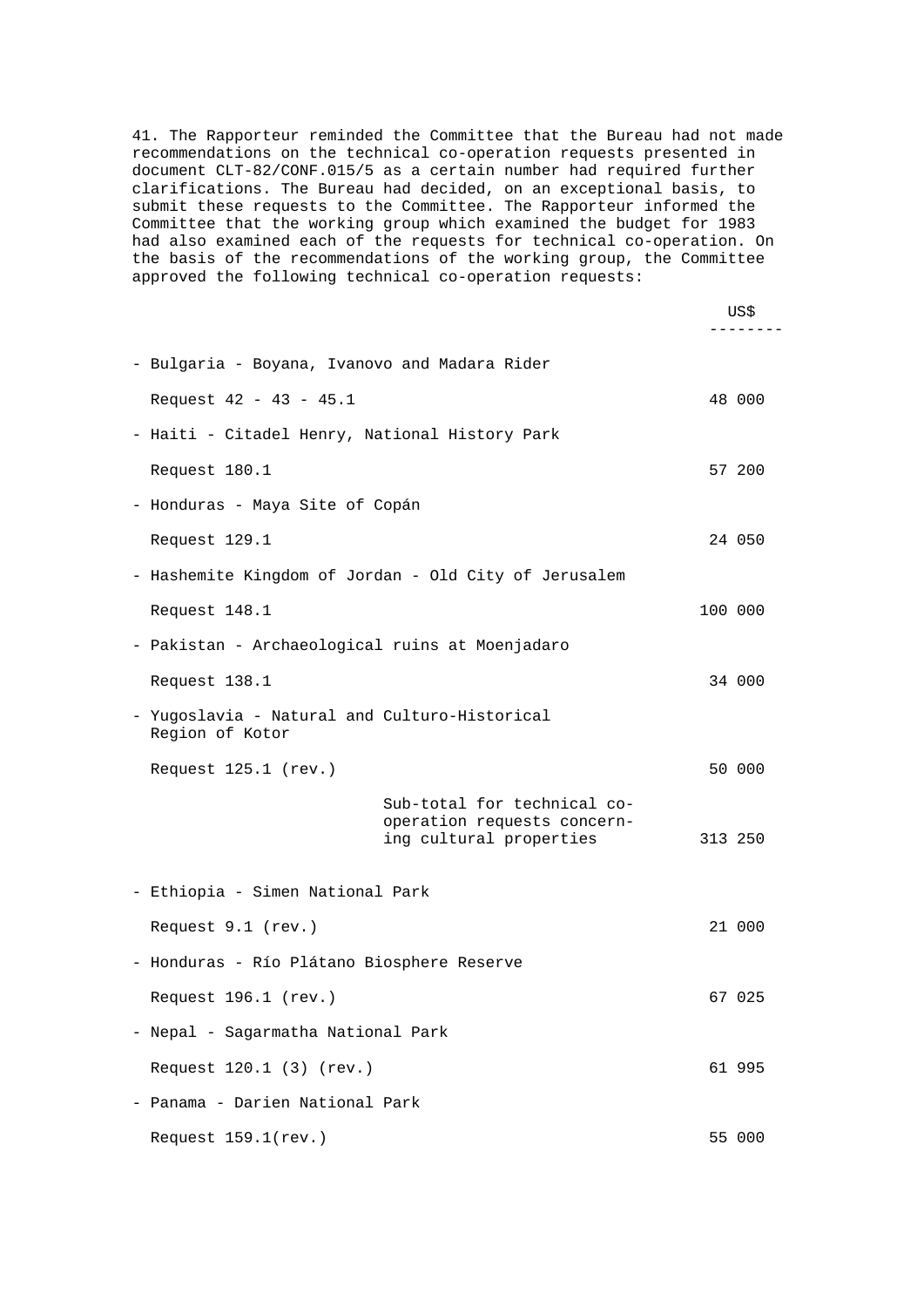| - Senegal - Nickolo-Koba National Park |                                                                                      |                    |
|----------------------------------------|--------------------------------------------------------------------------------------|--------------------|
| Request 153.1 (rev.)                   |                                                                                      | 27 031             |
| - Senegal - Djoudj National Park       |                                                                                      |                    |
| Request 25.1 (rev.)                    |                                                                                      | 29 132             |
| - Seychelles - Aldabra Atoll           |                                                                                      |                    |
| Request 185.1                          |                                                                                      | 21 000             |
|                                        | Sub-total for technical co-<br>operation requests concern-<br>ing natural properties | 282 183            |
|                                        | TOTAL concerning cultural<br>and natural properties                                  | 595 433            |
|                                        | & 25 % reserve for<br>small-scale projects                                           | 148 858            |
|                                        | TOTAL                                                                                | 744 291<br>======= |

42. The Committee approved without reservation the technical cooperation request from Senegal concerning Djoudj National Park. It expressed its concern, however, concerning the consequences of the changes in the hydrological system on Djoudj National Park which would result from the works envisaged on the River Senegal and suggested that the authorities of Senegal request the inscription of this site on the List of World Heritage in Danger.

## XIII. TRAINING

43. The Chairman reported that the Bureau had recommended that priority in training activities should be given to group training at the local and regional levels and that the training of individual persons should be essentially limited to short-term refresher courses. The Rapporteur presented the requests for such training activities that had been submitted by States Parties as part of technical cooperation projects and recalled that these would be funded under the budget line for training which had just been adopted by the Committee, amounting to US\$ 500,000.

44. The Committee approved the following requests for training :

|                                                                                   | US\$   |
|-----------------------------------------------------------------------------------|--------|
| - Honduras - Maya Site of Copan                                                   | 28 950 |
| - Pakistan - Archaeological Ruins at Moenjadaro                                   | 20 000 |
| Sub-total for training requests in the<br>field of cultural heritage conservation | 48 950 |
| - Honduras - Río Plátano Biosphere Reserve                                        | 4975   |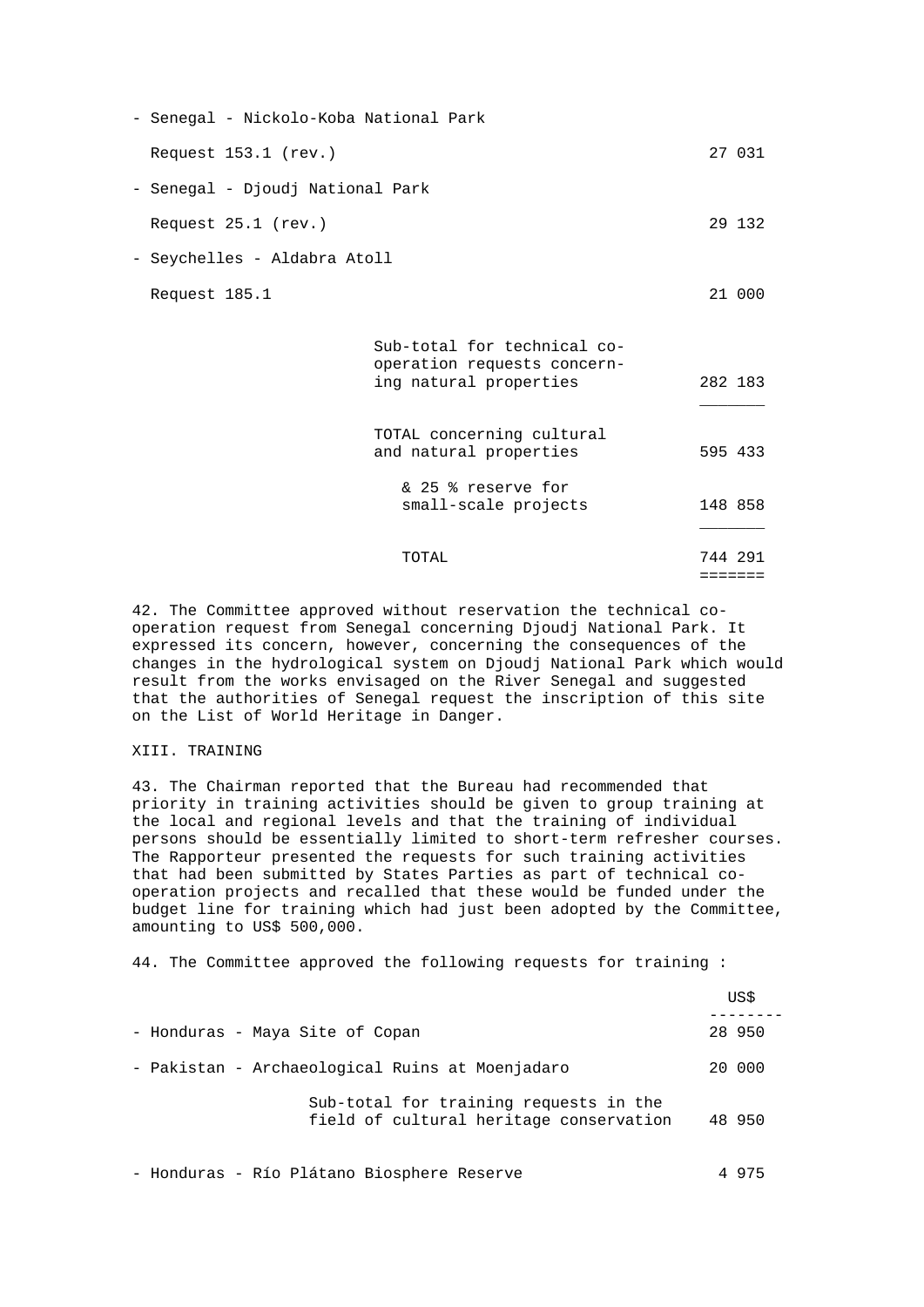| - Tanzania - College of African Wildlife Management<br>Regional training centre)   | 45 000 |
|------------------------------------------------------------------------------------|--------|
| Sub-total for training requests in the<br>field of natural heritage conservation   | 49 975 |
| TOTAL of requests in the fields of cul-<br>tural and natural heritage conservation | 94 925 |

XIV. FORM IN WHICH THE WORLD HERITAGE LIST IS TO BE PUBLISHED

45. The Committee took note of the recommendation of the Bureau which had proposed that the States having nominated the properties inscribed on the World Heritage List should be presented in the published list under the following heading "Contracting State Having Submitted the Nomination of the Property in accordance with Article 11 of the Convention".

46. After examining this question the Committee decided that no reference should be made in the heading to any specific article of the Convention and that the heading should therefore read as follows "Contracting State Having Submitted the Nomination of the Property in accordance with the Convention".

XV. PROTECTION AND MANAGEMENT OF PROPERTIES INSCRIBED ON THE WORLD HERITAGE LIST AND REPORTS ON THEIR CONDITION

47. This item on the agenda gave rise to a lengthy discussion with several participants referring to the desirability of the Committee receiving regular reports from States Parties on World Heritage sites. In particular, it was considered that it would be useful if the Committee could be regularly informed (a) on the state of conservation of the properties; (b) on the measures taken to protect and to manage the properties; (c) on the way in which funds allocated under the World Heritage Fund for the safeguarding of sites are used, as well as details on the conservation methods and techniques followed in the projects concerned. It would also be desirable if the Committee could be informed of action taken by States Parties with respect to the different recommendations formulated by the Committee regarding the preservation of properties at the time of their inscription on the World Heritage List or on the List of World Heritage in Danger.

48. It was felt, however, that the question of reporting by States Parties required careful study before the Committee could take any decision on this matter, although the principle of yearly reporting was considered to be highly desirable. The Committee therefore requested IUCN and ICOMOS, in collaboration with ICCROM, to prepare for the next meeting of the Bureau proposals on the contents of the reports which may be requested from States Parties on World Heritage sites and on the procedure to be followed for the preparation and submission to the Committee of such reports. In this connection, the organizations should take account of the different types of cultural and natural properties in the various regions of the world.

The Committee furthermore expressed an interest in the establishment of guidelines for the protection and management of properties inscribed on the World Heritage List.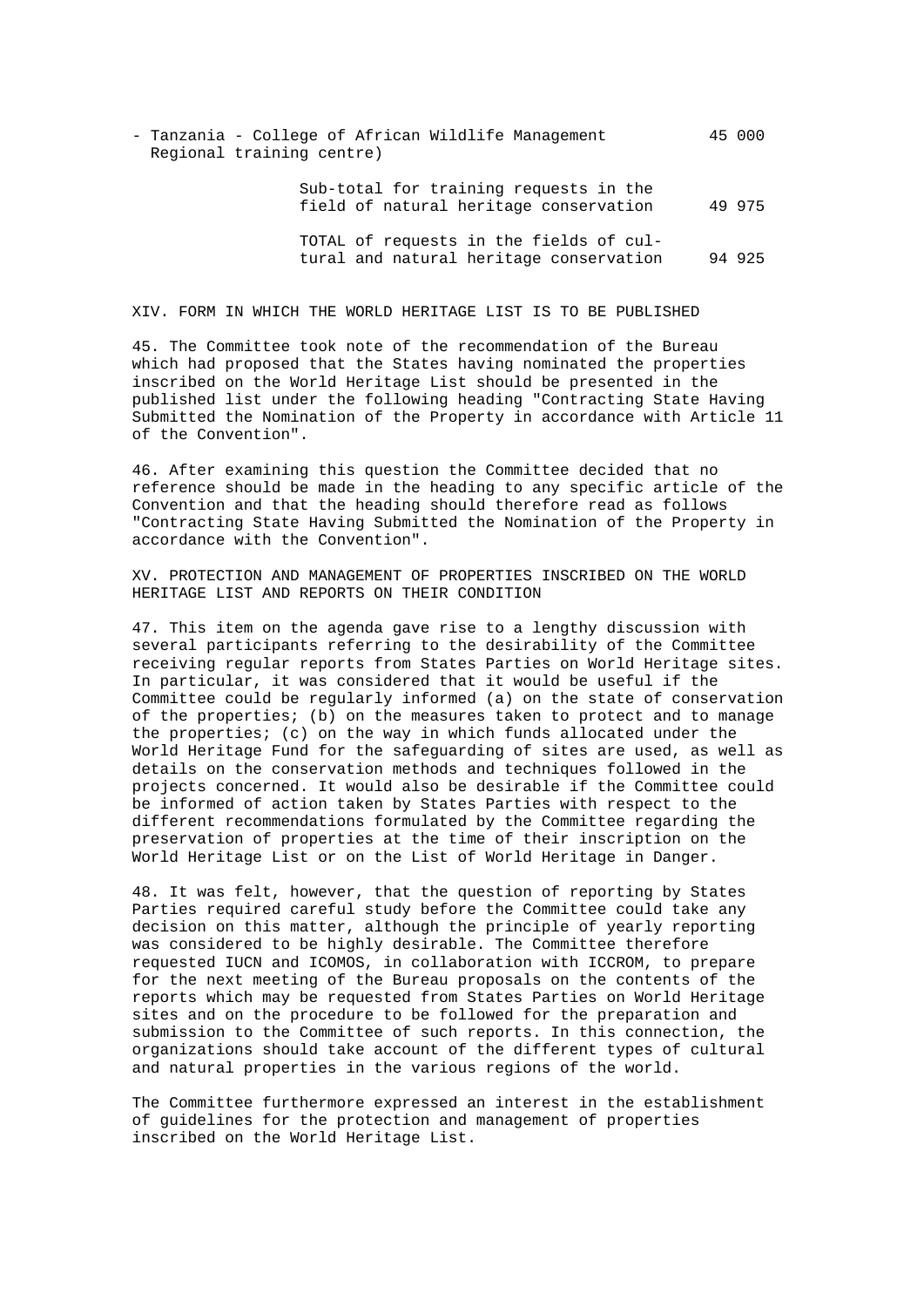#### XVI. PUBLIC INFORMATION ACTIVITIES

49. The Committee examined the report by the Secretariat on the state of implementation of the public information activities which the Committee at its fifth session had requested the Secretariat to undertake (document CLT-82/CONF.015/6) and it expressed its satisfaction thereon. It furthermore approved the proposals made by the Secretariat for future promotion and information activities, in particular the publication of a special issue devoted to the World Heritage of the magazine "Ambio" (published by the Swedish Royal Academy of Science) and of the periodical "Monumentum" (published by ICOMOS), as well as the preparation of a poster for the information of the public. The Committee considered it desirable that the manuscripts of the booRs for children be submitted to the States concerned, to the extent that the arrangements already concluded with the publishing house "Etudes vivantes" allow this to be done.

50. The Rapporteur drew the attention of the observer from ALECSO to the desirability of producing in Arabic a series of books on World Heritage sites. These would be complementary to the publications which have already appeared or are planned in English, French and Spanish on World Heritage sites.

51. The representative of the Director-General underlined the importance of a sustained effort of high-level promotion for the future of the Convention and he indicated that a detailed plan of action concerning both public information and promotion in general would be submitted to the Bureau at its next session.

XVII. REPORT OF THE COMMITTEE TO THE 22nd SESSION OF THE GENERAL CONFERENCE

52. The Committee took note of the draft report prepared for the period September 1980 to November 1982, given in document CLT-82/CONF.015/7. It agreed to the suggestion of the Secretariat that the report would be completed with information on the implementation of the Committee's decisions adopted at its sixth session and be submitted to the Bureau at its next meeting for approval and submission to the next General Conference. The Committee decided that a reference shall be added to the report which stresses the need for adequate staff resources particularly in view of the increasing number of properties on the World Heritage List.

### XVIII. OTHER BUSINESS

53. The Committee took note of recommendation No. 16 concerning the World Heritage Convention which was adapted by the World National Parks Congress (Bali, 11-22 October 1982). It approved the suggestion made to Unesco to launch international campaigns for the protection of the natural heritage which would be similar to those which are currently under way for the preservation of the cultural heritage.

54. The Committee took note of recommendation No. 45 adopted by the World Conference on Cultural Policies (Mexico City, 26 July - 6 August 1982) in which the Conference "expresses the hope that the World Heritage Committee will take the initiative of including the Mediterranean in the World Cultural and Natural Heritage List".

55. Following a proposal made by IUCN, the Committee commended and encouraged efforts under way in the United States of America to develop improved water release and delivery plans affecting Everglades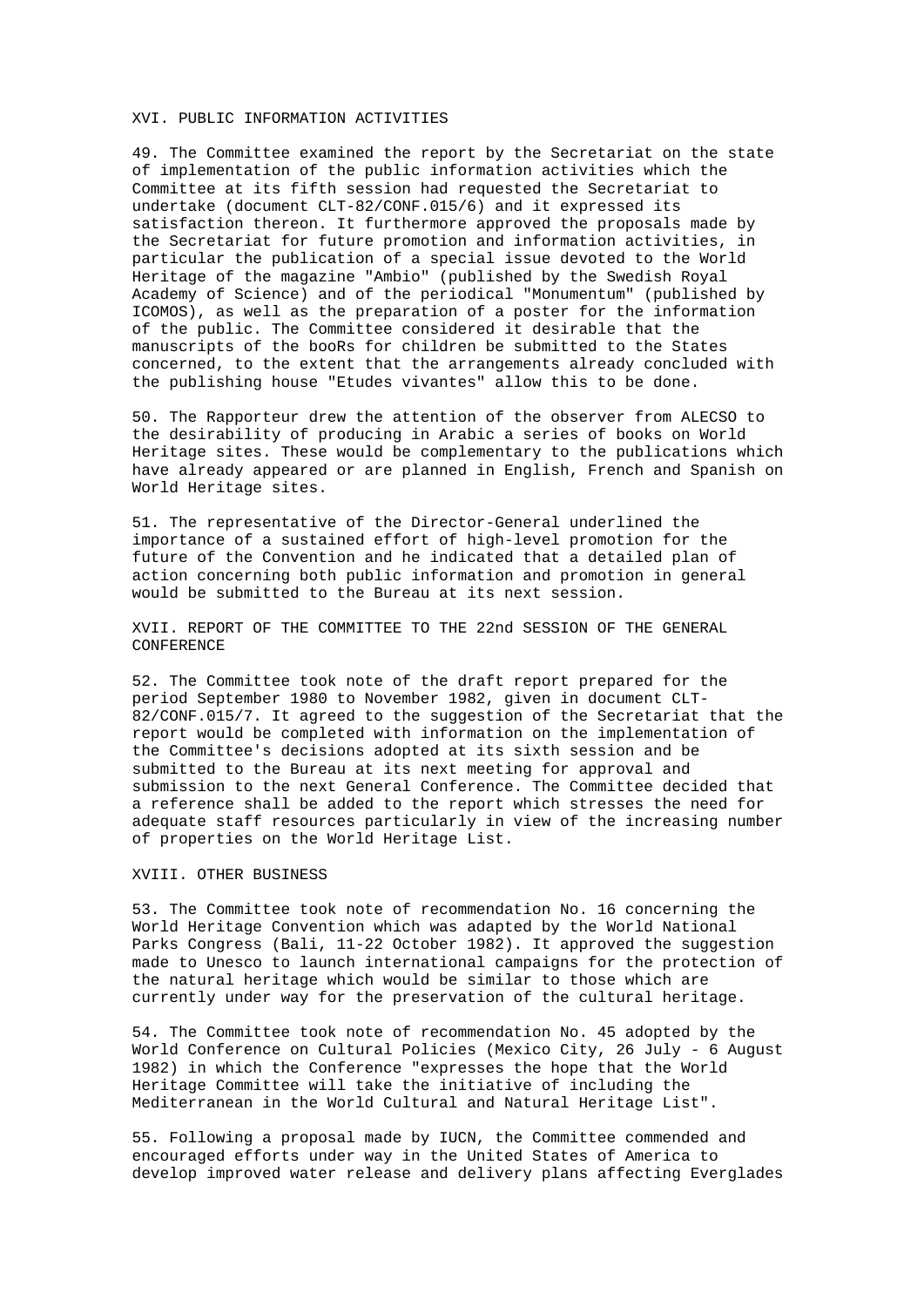National Park, a world heritage site, which will more closely approximate natural, cyclic conditions. These efforts will further assure continued integrity of the site as well as long-term recovery for this world-famous ecosystem.

56. The representative of ICOMOS presented to the Committee the study undertaken by ICOMOS on the heritage of the Jesuit missions in North and South America. The Committee noted that some of these missions would be nominated jointly to the World Heritage List by Argentina and Brazil. Another joint nomination to be made by these two States concerned Iguazu National Park.

57. As concerns the meeting place for its next session, the Committee noted with gratitude the intention expressed by the delegate of Italy of inviting the Committee to hold its next meeting in Italy. The delegate of Cyprus informed the Committee that the authorities of his country have the intention of inviting the Committee to hold one of its future sessions in Cyprus and that they were considering inviting the Committee in 1985, on the occasion of the 50th anniversary of the creation of the Antiquities Department. The delegate of Bulgaria stated that her Government would also like to host one of the future sessions of the Committee. The Rapporteur also referred to the wish of the Tunisian authorities to invite the Committee to hold one of its meetings in Tunisia; however, since the term of office of Tunisia on the Committee was due to expire at the end of the 22nd session of the Unesco General Conference to be held in October/November 1983, the Tunisian authorities could not issue an invitation at this stage.

58. The delegate of Guinea, speaking on behalf of the members of the Committee, expressed his appreciation for the admirable way in which Professor Slatyer, due to his wisdom, tranquil force and perfect knowledge of the problems of nature conservation, had chaired the sixth session of the Committee. The delegate also paid tribute to the enthusiasm and dynamism of Mr. Beschaouch, the Rapporteur of the Committee.

59. Following an expression of thanks to all those who had contributed to the smooth running of the meeting, the Vice-Chairman from Bulgaria, acting as Chairman, declared the meeting closed.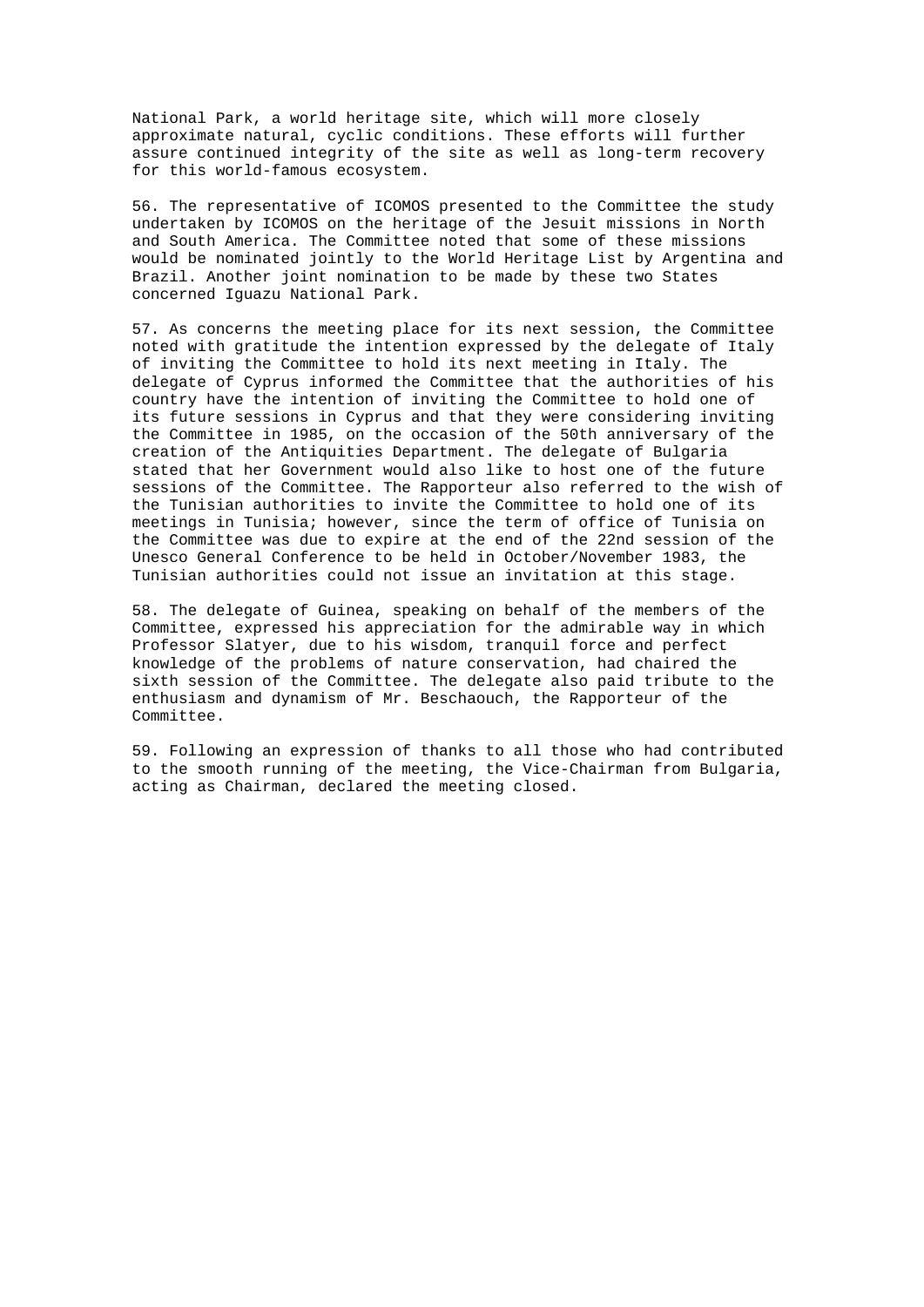CLT-82/CH/CONF.015/8/Annex

17 December

1982

 CONVENTION CONCERNING THE PROTECTION OF WORLD CULTURAL AND NATURAL HERITAGE

 CONVENTION CONCERNANT LA PROTECTION DU PATRIMOINE MONDIAL, CULTUREL ET NATUREL

WORLD HERITAGE COMITTEE/COMITE DU PATRIMOINE MONDIAL

Sixth Ordinary Session/Sixième session ordinaire

Paris, 13-17 December 1982

LIST OF PARTICIPANTS/LISTE DES PARTICIPANTS

I. STATES MEMBERS OF THE COMMITTEE/ETATS MEMBRES DU COMITE

ARGENTINA/ARGENTINE

Prof. Carlos GELLY y OBES Vice-Chairman/Président Presidente de la Comision Nacional de Mussos, Monumentos y Lugares Históricos

S. Exc. M. Victor MASSUH Ambassadeur extraordinaire et plénipotentiaire de la République argentine en France Délégué permanent auprès de l'Unesco

M. Javier FERNANDEZ Ministre plénipotentiaire Délégation permanente auprès de l'Unesco

AUSTRALIA/AUSTRALIE

Professor R. O. SLATYER Chairman/Président Professor of Environmental Biology Australian National University, Canberra

Dr Donald McMICHAEL Secretary Department of Home Affairs and Environment

Mr Max BOURKE Director, Australian Heritage Commission

Mr Ernst WILHEIM Attorney-General's Department

Mr John WATSON Deputy Permanent Delegate to Unesco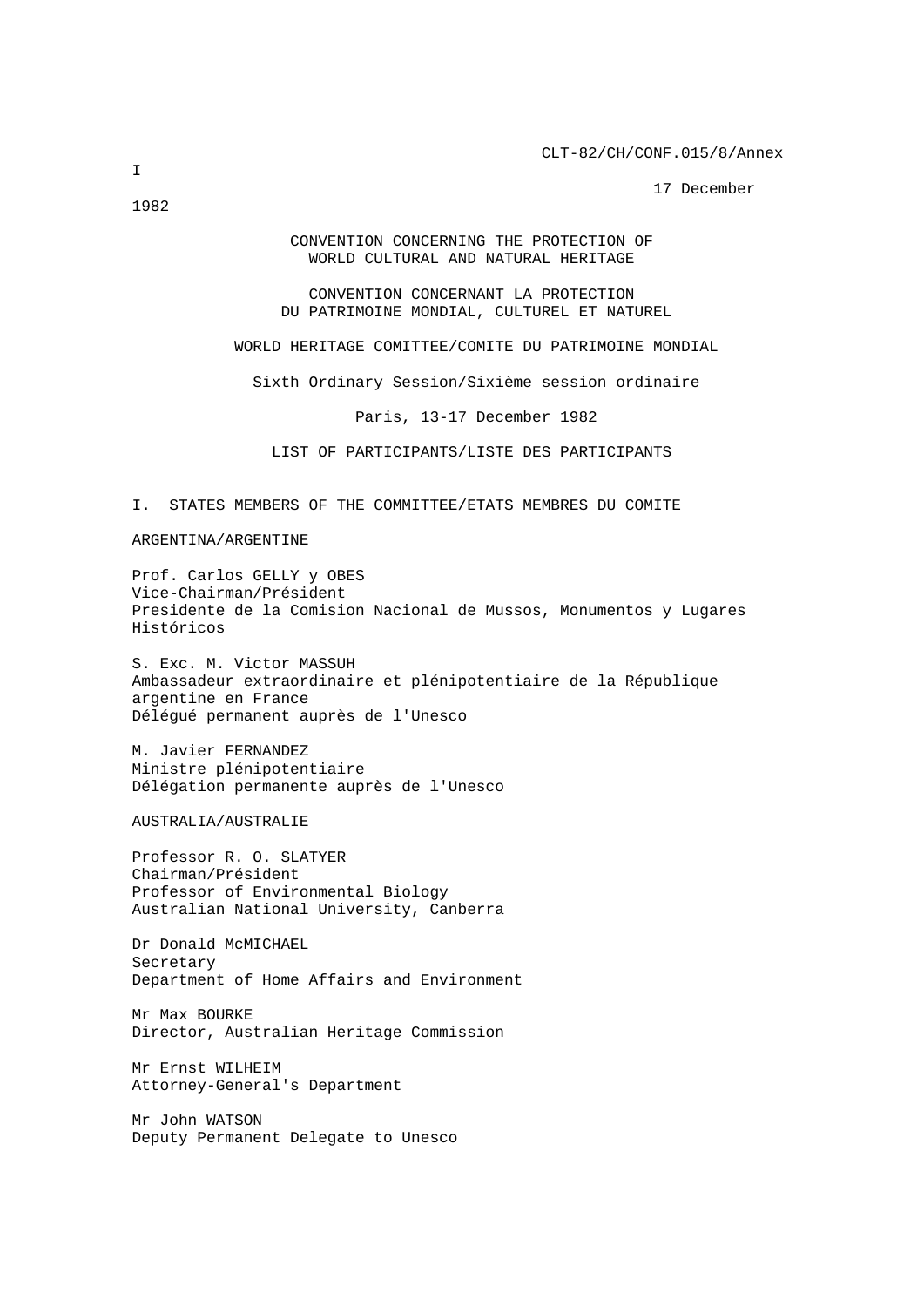BRAZIL/BRESIL

M. Augusto Carlos da SILVA TELLES Directeur du Service du Classement et de la Conservation du patrimoine artistique et historique national Secrétariat à la Culture

M. le Professeur Marcos Viniclos VILACA Secrétaire à la Culture Ministère de l'Education et de la Culture

M. Carlos Alberto LOPES ASFORA Deuxième secrétaire d'Ambassade Délégation permanente auprès de l'Unesco

BULGARIA/BULGARIE

Mme M. STANTSCHEVA Vice-Chairman/Vice-Président Maitre de recherches, Archéologue

CYPRUS / CHYPRE

H. Exc. Mr Constantinos LEVENTIS Ambassador Permanent Delogate to Unesco

Mr Christos CASSIMATIS Deputy Permanent Delogate to Unesco

EGYPT/EGYPTE

Dr Ahmed KADRY HELMY Deputy Minister of Culture President, Egyptian Antiquities Organisation

M. Abdalla El ATTAR Chief, Islamic and Coptic Section Egyptian Antiquities Organization

Dr Ahmed Abdel-Hamid YOUSSEF Director, Centre of Documentation on Ancient Egypt

FRANCE

M. Jean ROZAT Sous-Directeur, Direction du Patrimoine Ministère de la Culture

M. André ZAVRIEW Délégué permanent adjoint auprès de l'Unesco

M. François ENAUD Inspecteur général des monuments historiques

M. Lucien CHABASON Chef du Service de l'espace et des sites Ministère de l'urbanisme et du logement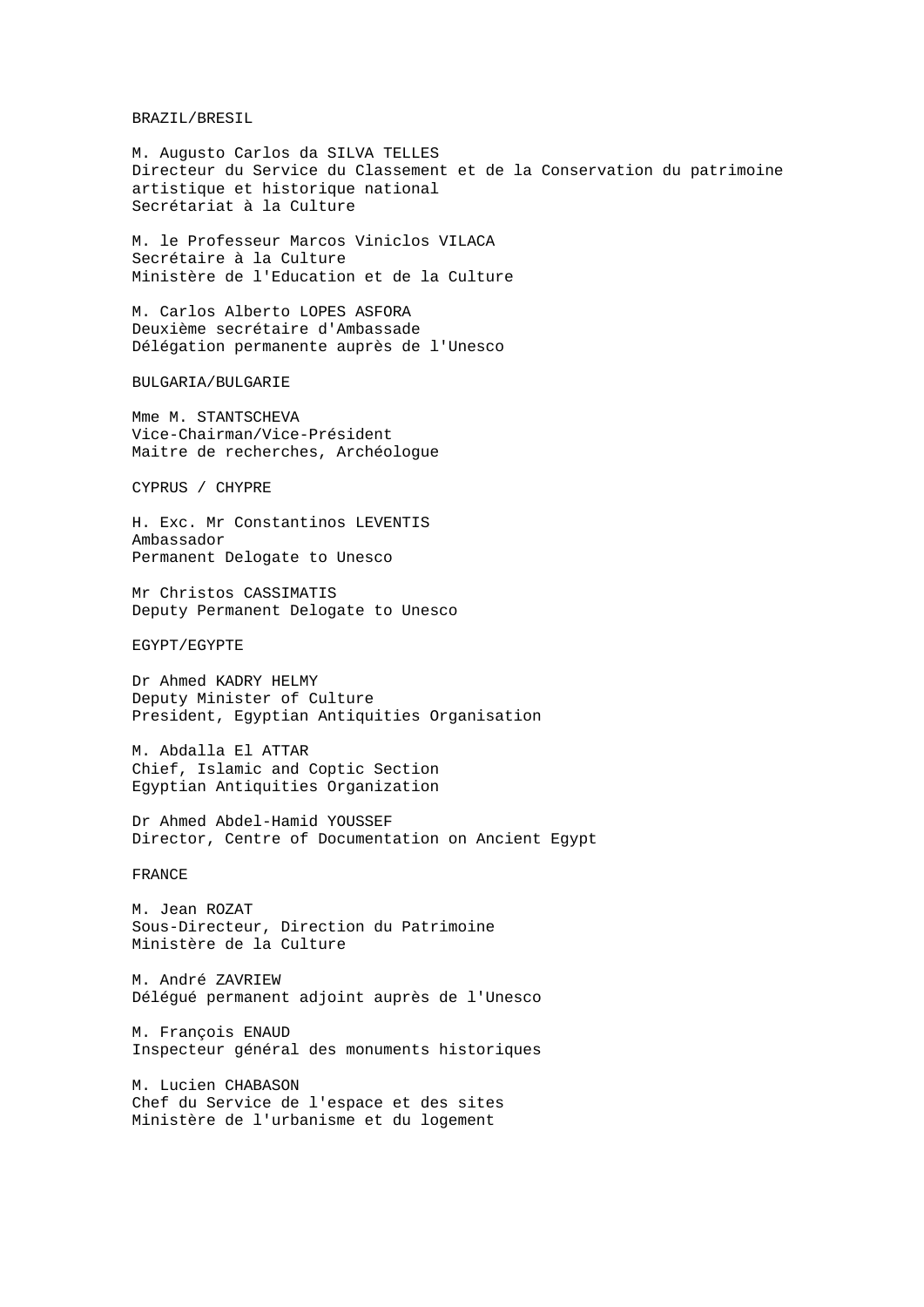FEDERAL REPUBLIC OF GERMANY/REPUBLIQUE FEDERALE D'ALLEMAGNE

Dr Magnus BACKES Bayerisches Landesamt fur Denkmalpflege (State Office for Protection of Ancient Monuments)

H. Exc. Mr Alfred B. VESTRING Ambassador extraordinary and plenipotentiary Permanent Delegate to Unesco

Dr Nils GRUEBER Deputy Permanent Delogate to Unesco

GUINEA/GUINEE

Monsieur Youssouf DIARE Vice-Chairman/Vice-Président Délégué permanent auprés de l'Unesco

IRAQ/IRAK

Dr Adill NAJI Archaeology expert State Organization of Antiquities and Heritage

ITALY/ITALIE

S. Exc. M. Guglielmo FOLCHI Ambassadeur Délégué permanent auprès de l'Unesco

Mme Licia VLAD BORRELLI Vice-Chairman/Vice-Président Inspecteur central pour l'archéologie

JORDAN / JORDANIE

S. Exc. M. Taher N. MASRI Ambassadeur extraordinaire et plénipotentiaire de Jordanie en France Délégué permanent auprès de l'Unesco

M. A. AL-TAWIL Conseiller, Ministère de l'Education

M. S. BADER Délégué permanent adjoint auprès de l'Unesco

LIBYAN ARAB JAMAHIRIYA/JAMAHIRIYA ARABE LIBYENNE

Dr Abdullah SHAIBOUB Director-General of the Department of Antiquities

S. Exc. M. Abdulgader EL-ATRASH

Ambassadeur Délagué permanent auprès de l'Unesco

M. A. H. ZOUBI Délégué permanent adjoint auprès de l'Unesco

NEPAL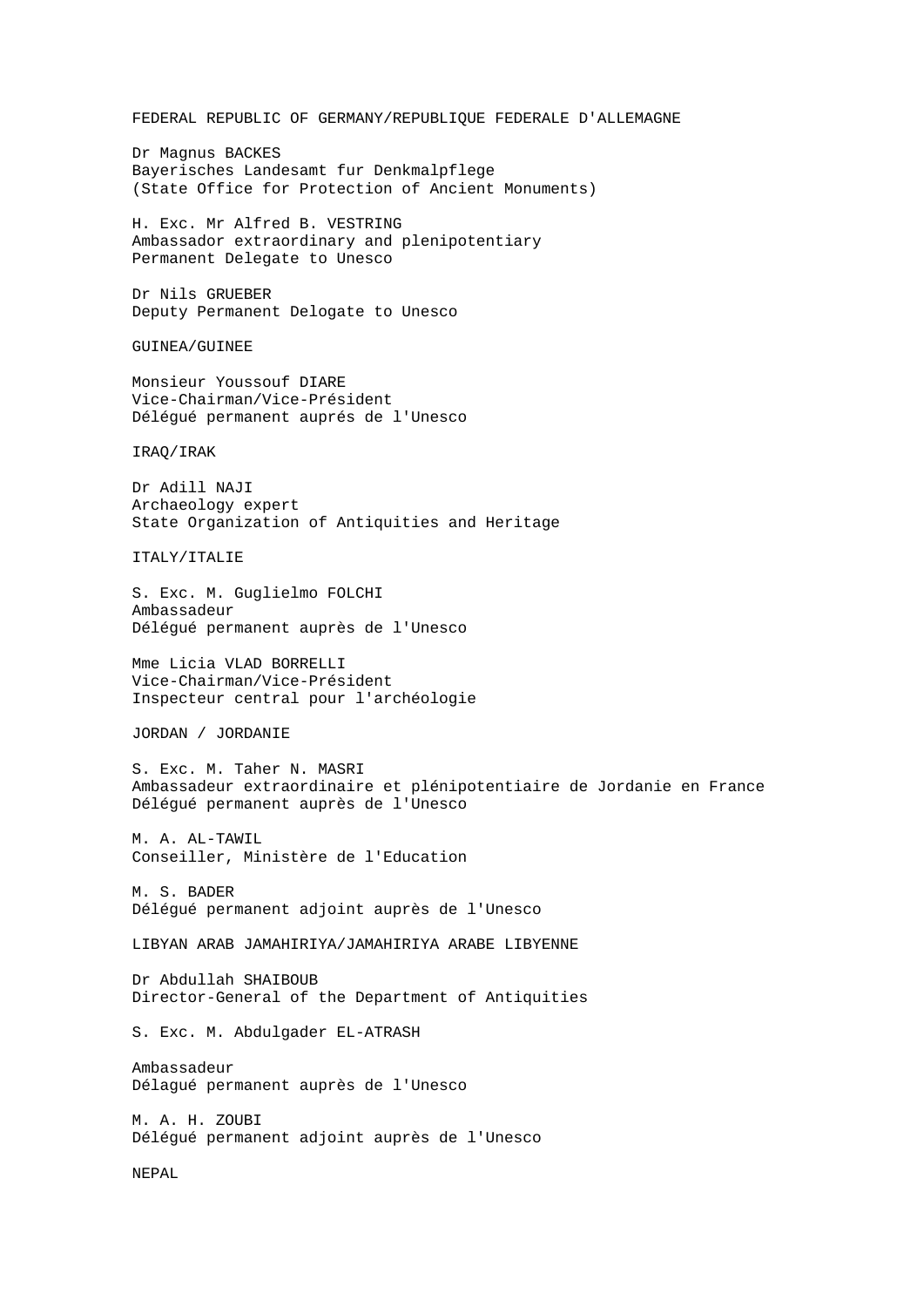Ambassador extraordinary and plenipotentiary of Nepal to France Permanent Delegate to Unesco Mr N. D. SHRESTHA Deputy Permanent Delegate to Unesco Mr. R. SHARMA Technical Officer Ministry of Education and Culture PAKISTAN H. Exc. Mr Jamsheed K. A. MARKER Vice-Chairman/Vice-Président Ambassador extraordinary and plenipotentiary of Pakistan to France Permanent Delogate to Unesco Mr Mir Abad HUSSAIN Deputy Permanent Delegate to Unesco Mr Mustafa Kamal KAZI First Secretary, Embassy of Pakistan PANAMA S. Exc. Mme Josefa Maria PRADO Ambassadeur extraordinaire et plénipotentiaire Délégué permanent auprès de l'Unesco SENEGAL M. Henri MENDY Conseiller Délégation permanente auprès de l'Unesco SWITZERLAND/SUISSE S. Exc. M. Charles HUMMEL Ambassadeur, Délégué permanent auprès de l'Unesco M. Ernest MARTIN Architecte SIA/FAS Membre correspondant de la Commission fédérale des monuments historiques Mme Sylvie MICHL-KELLER Délégué permanent adjoint auprès de l'Unesco TUNISIA / TUNISIE M. Ahmed KHALED Chef du Cabinet du Ministre des Affaires culturelles S. Exc. M. A. GUELLOUZ Ambassadeur Délégué permanent auprès de l'Unesco M. Azedine BESCHAOUCH Rapporteur Directeur des Recherches Institut national d'archéologie et d'art

H. Exc. Mr K. R. ARYAL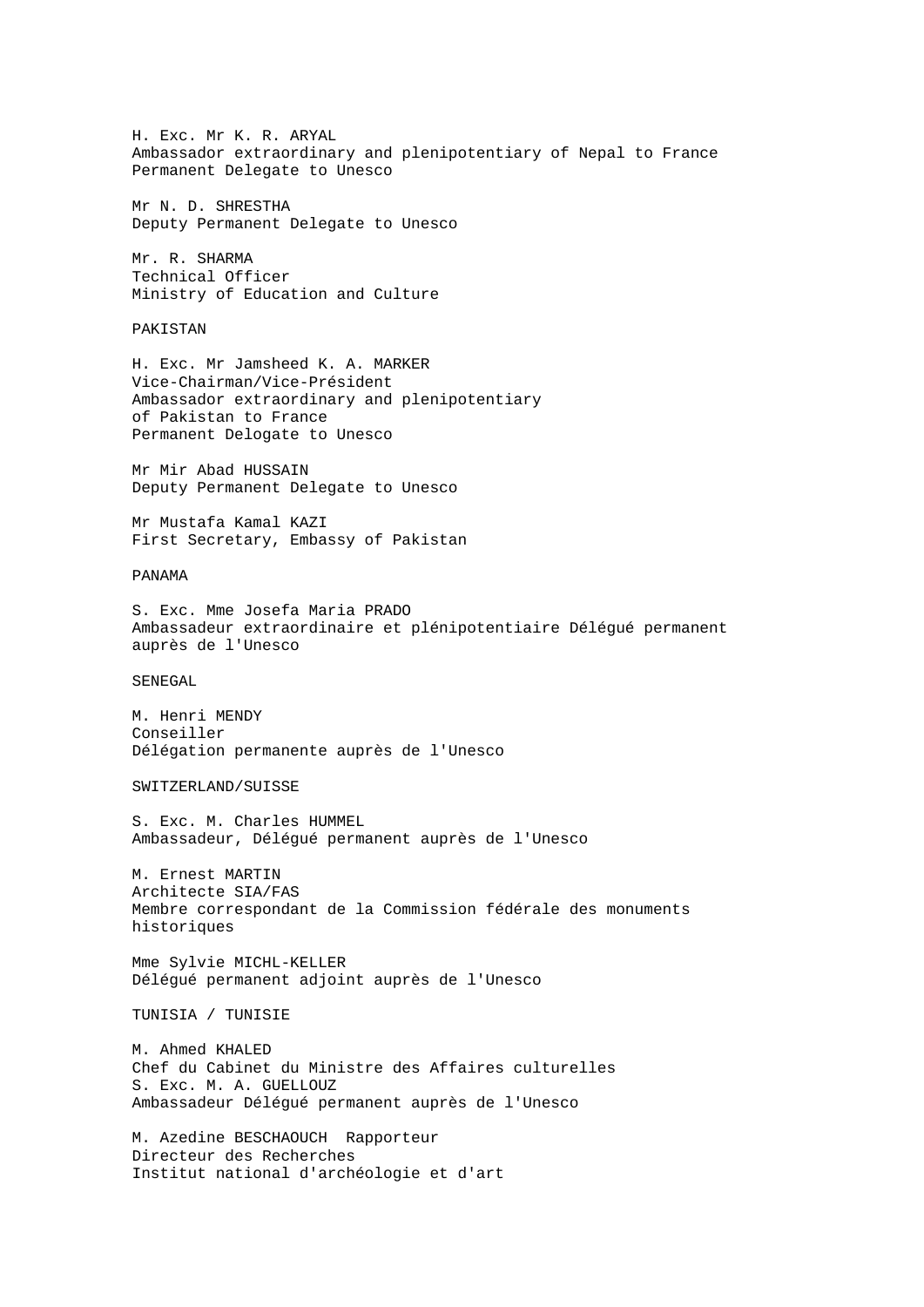Mme Mounira RIAHI Sous Directeur de l'Institut national d'archéulogie et d'art

UNITED STATES OF AMERICA/ETATS-UNIS D'AMERIQUE

Mr Russell E. DICKENSON Director, National Park Service Department of the Interior

Mr Philip RIZIK Director, Unesco Affairs Bureau of International Organization Affairs Department of State

Mr Robert C. MILNE U.S. National Park Service

ZAIRE

M. Makili BOGUO Ministre Conseiller Délégué permanent adjoint auprès de l'Unesco

Mme M. MBOKOLO Secretaire d'Ambassade

II. ORGANISATIONS ATTENDING IN AN ADVISORY CAPACITY/ ORGANISATIONS PARTICIPANT AVEC UN STATUT CONSULTATIF

INTERNATIONAL COUNCIL ON MONUMENTS AND SITES (ICOMOS)/ CONSEIL INTERNATIONAL DES MONUMENTS ET DES SITES

M. Abdeleziz DAOULATLI Secretaire général de l'ICOMOS Président du Comité national tunisien de l'ICOMOS

M. Jacques DALIBARD Délégué général aux finances

Monsieur Jorge Osvaldo GAZANEO President, Argentine Committee of ICOMOS

M. François LEBLANC Directeur du Secrétariat

M. Léon PRESSOUYRE Professeur à l'Université de Paris 1

INTERNATIONAL UNION FOR CONSERVATION OF NATURE AND NATURAL RESOURCES (IUCN)/ UNION INTERNATIONALE POUR LA CONSERVATION DE LA NATURE ET DE SES RESSOURCES

Mr Jeffray A. McNEELEY Executive Officer Commission on National Parks and Protected Aress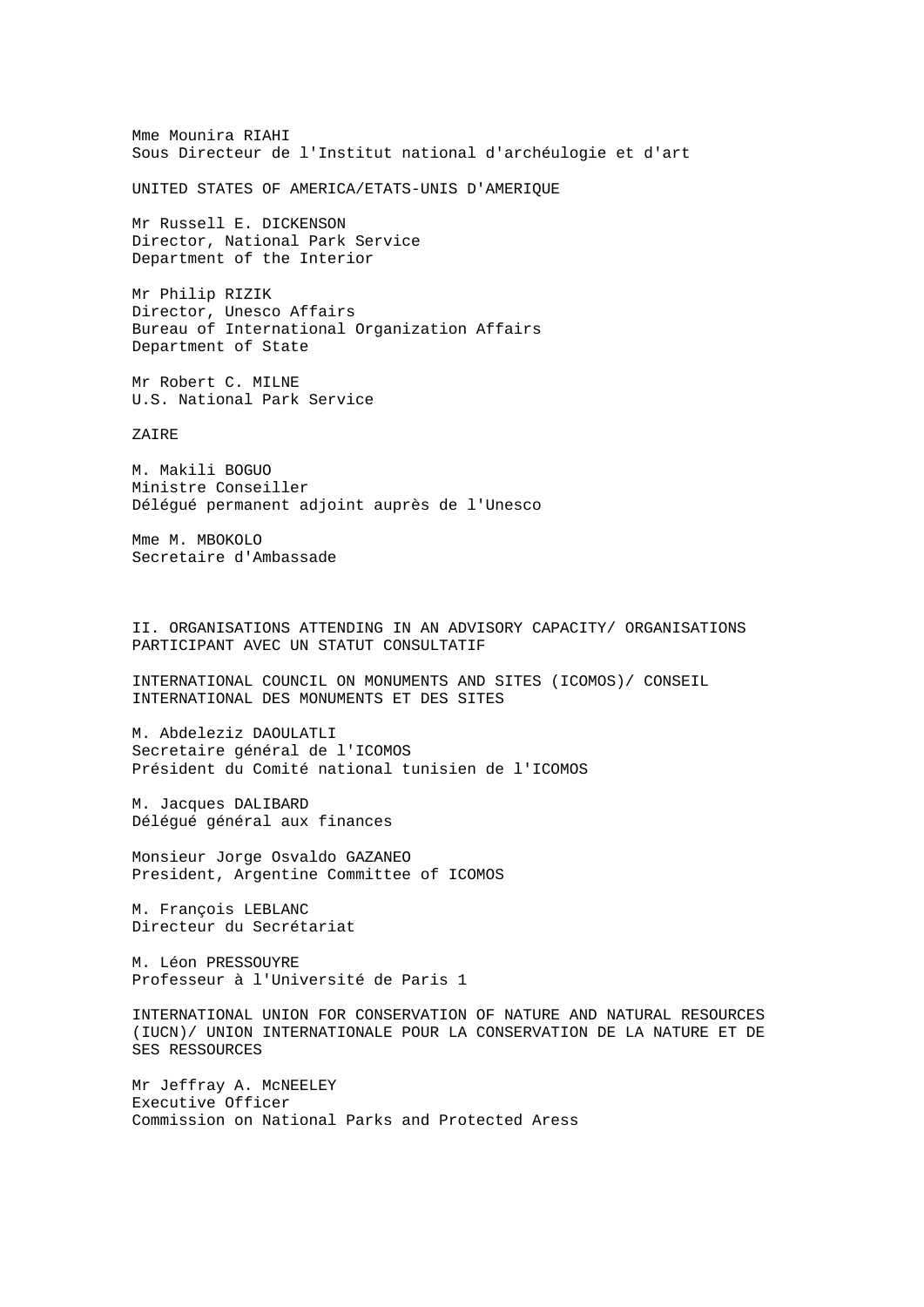INTERNATIONAL CENTRE FOR CONSERVATION IN ROME/ CENTRE INTERNATIONAL POUR LA CONSERVATION A ROME (ICCROM)

Mr Jukka Jokilehto Architect

III. OBSERVERS/OBSERVATEURS

A. OTHER STATES PARTIES TO THE WORLD HERITAGE CONVENTION AUTRES ETATS PARTIES A LA CONVENTION DU PATRIMOINE MONDIAL

AFGHANISTAN

Mr Rafi SAMIZAY First Secretary Liaison Officer Permanent Delegation to Unesco

ALGERIA/ALGERIE

M. S. D. Ahmed BAGHLI Délagation permanente auprès de l'Unesco

CANADA

M. Benoit FORTIN Architecte

CENTRAL AFRICAN REPUBLIC/REPUBLIQUE CENTRAFRICAINE M. Gaston AZIBOLO Premier Secrétaire Délégation permanente auprès de l'Unesco

CHILE/CHILI

S. Exc. M. Alfredo PRIETO Ambassadeur extraordinaire et plénipotentiaire Délégué permanent auprès de l'Unesco

M. Dennis BIGGS Conseiller, Delegation permanente auprès de l'Unesco

CUBA

Sra Nilda ALBA ARANGO Funcionaria, Organismos Internacionales Ministerio de Cultura

Sra Marta ARJONA Directora de Patrimonio Cultural

HAITT

M. Arnold BASTIEN Ministre Conseiller auprès de l'Unesco

HONDURAS

Sra Alma RODAS de FIALLOS Ministro de Educacién P6blica

Mme Sonia MENDIETA de BADAROUX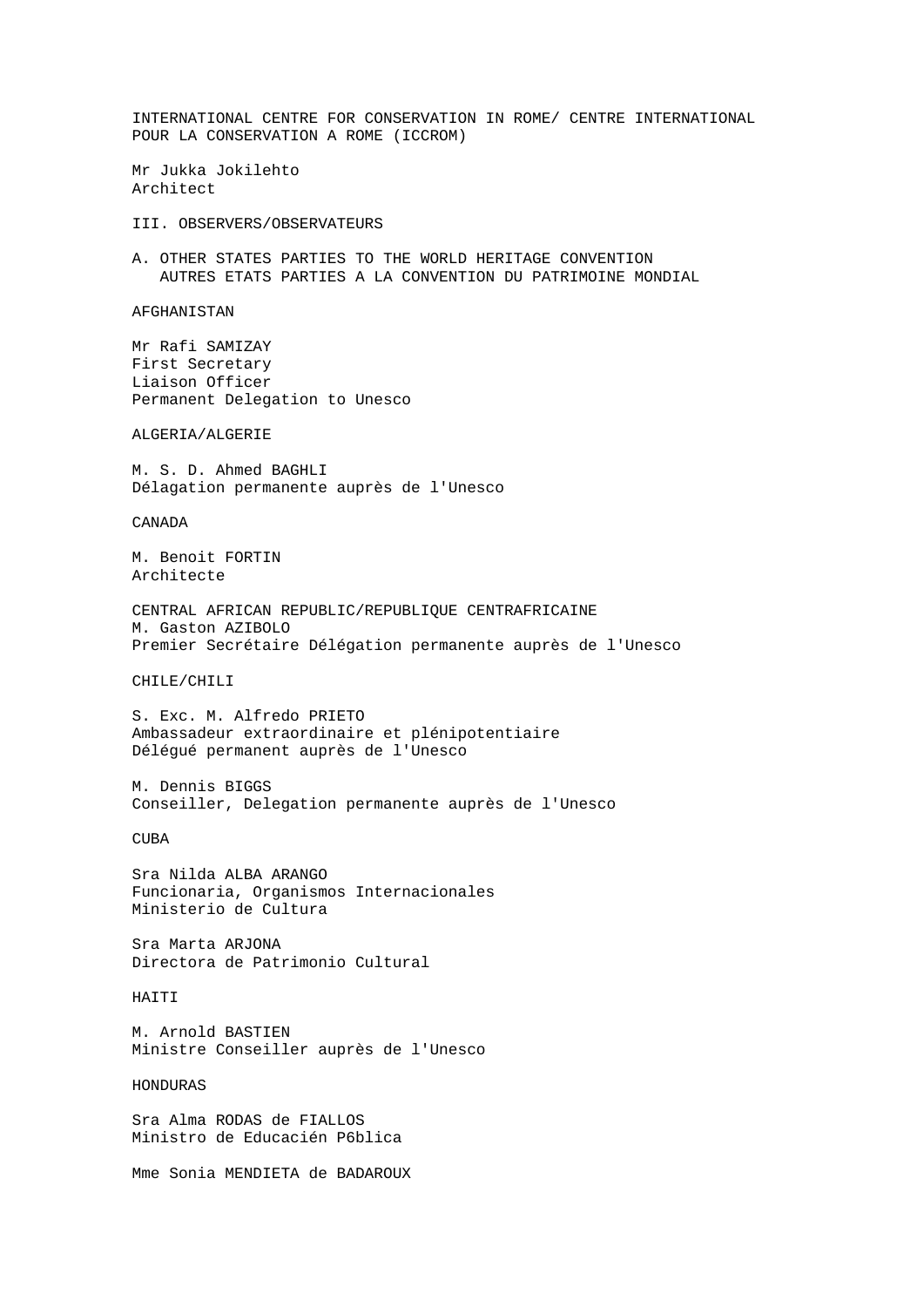Premier Secrétaire Ambassade du Honduras

INDIA/INDE

Mr Inam RAHMAN Permanent Representative of India to Unesco

IRAN

M. Riza FEIZ Délagué permanent auprès de l'Unesco

MAURITANIA/MAURITANIE

M. J. OULD ABDI Directeur de l'Institut mauritanien des Recherches scientifiques

MOROCCO/MAROC

M. Abdeslam BENSOUDA Ministre plénipotentiaire Conseiller à la Délégation permanente auprès de l'Unesco

NIGER

M. Souleymane DAN-BOUZOUA ABARRY Délégation permanente auprès de l'Unesco

POLAND/POLOGNE

M. Krzysztof PAWLOWSKI Directeur général adjoint du Service des Monuments historiques

PORTUGAL

M. Luiz dos Santos CASTRO LOBO Directeur du Département du patrimoine architectonique Institut portugais du patrimoine culturel

SPAIN/ESPAGNE

M. Jose Miguel MERINO DE CACERES Arquitecto Jefe de Zona de Bellas Artes Ministerio de Cultura, Madrid

SRI LANKA

Mr Roland SILVA Director General Ministry of Cultural Affairs

SYRIAN ARAB REPUBLIC/REPUBLIQUE ARABE SYRIENNE

S. Exc. M. Youssef CHAKKOUR Ambassadeur extraordinaire et plénipotentiaire de la République arabe syrienne en France Délégué permanent auprès de l'Unesco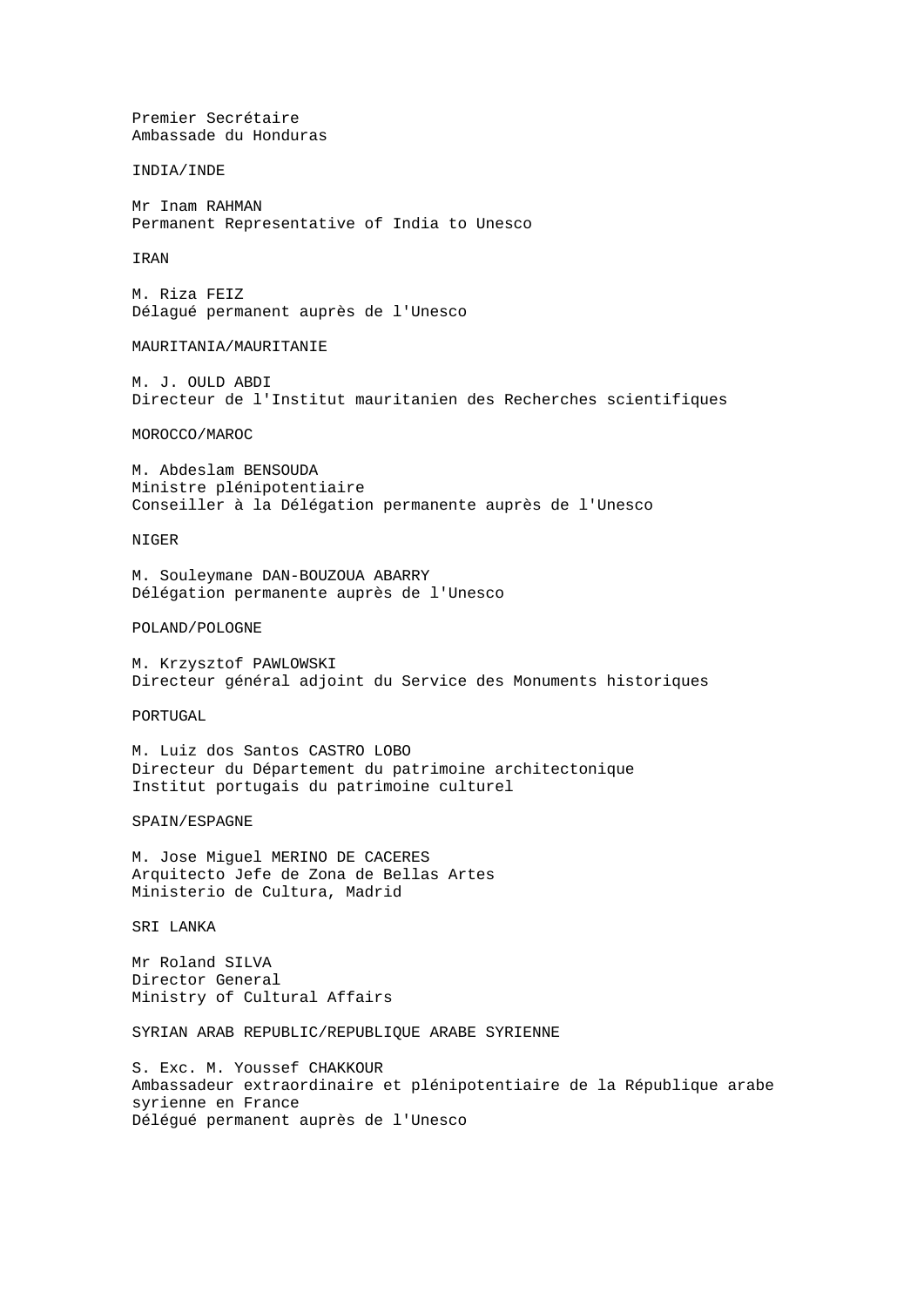B. INTERGOVERNMENTAL ORGANIZATIONS /ORGANISATIONS INTER GOUVERNEMENTALES ARAB EDUCATIONAL, CULTURAL AND SCIENTIFIC ORGANIZATION/ ORGANISATION ARABE POUR LiEDUCATION, LA CULTURE ET LA SCIENCE (ALECSO) M. Ahmed DERRADJI Représentant permanent auprès de l'UNESCO COUNCIL OF EUROPE/CONSEIL DE L'EUROPE Melle Graziella BRIANZONI Chef du Bureau de Paris C. INTERNATIONAL NON-GOVERNMENTAL ORGANIZATIONS/ORGANISATIONS INTERNATIONALES NON GOUVERNEMENTALES INTERNATIONAL COUNCIL OF MUSEUMS/CONSEIL INTERNATIONAL DES MUSEES (ICOM) Mr Luis MONREAL Secretary General ORGANIZATION FOR MUSEUMS, MONUMENTS AND SITES OF AFRICA (OMMSA)/ ORGANISATION POUR LES MUSEES, LES MONUMENTS ET LES SITES D'AFRIQUE Mr Kwasi MYLES Secretary General INTERNATIONAL UNION OF ARCHITECTS/UNION INTERNATIONALE DES ARCHITECTES  $(IIIA)$ M. Emile DUHART Membre de la Section française Représentant du Secrétariat international IV.UNESCO SECRETARIAT/SECRETARIAT DE L'UNESCO Mr. Makaminan Makagiansar Assistant Director-General for Culture Mr. Michel Batisse Deputy Assistant Director-General Science Sector Mr K. Vasak Director, Office of International Standards and Legal Affairs Mr. F. Di Castri Director Division of Ecological Sciences Mr. S. Naqvi Acting Director Division of Cultural Heritage Mr D. de San Chief, International Standards Division Office of International Standards and Legal Affairs Mrs. Anne Raidl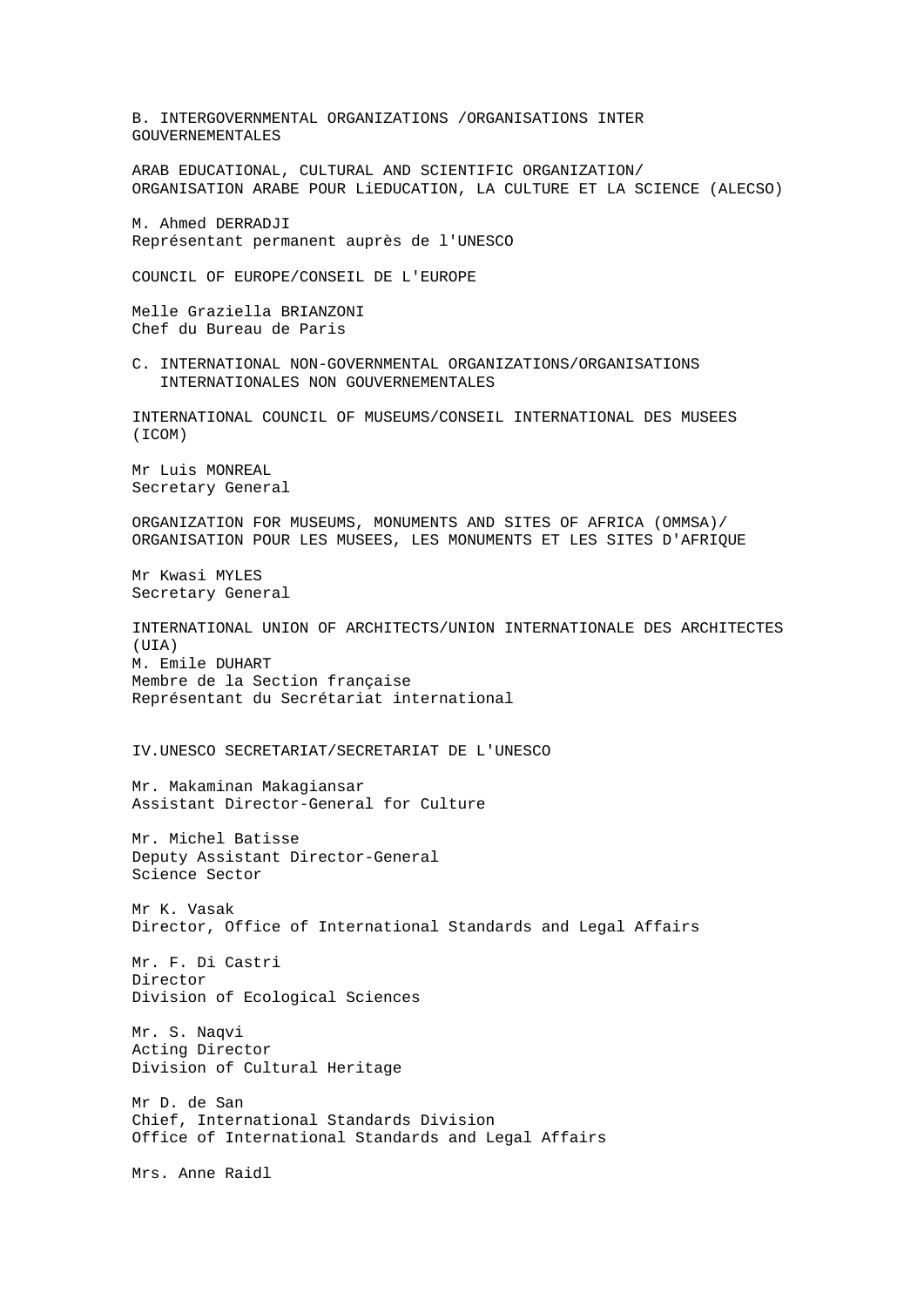Chief, International Standards Section Division of Cultural Heritage

Mr. Bernd von Droste Division of Ecological Sciences

Mrs. Margaret van Vliet Division of Cultural Heritage

Mrs. Jane Robertson Division of Ecological Sciences

++++++++++++++++++++++++++++++++++++++++++++++++++++++++++++++++++++

CLT-

82/CH/CONF.015/8

Annex II

 DEVELOPING GUIDELINES FOR INSCRIPTION OF CULTURAL AND NATURAL PROPERTIES ON THE LIST OF WORLD HERITAGE IN DANGER

> A report of IUCN and ICOMOS in response to a request from the World Heritage Bureau

#### 1. INTRODUCTION

1.1. The World Heritage Convention states that the World Heritage Committee is required to establish both the World Heritage List and the List of World Heritage in Danger. While criteria and procedures for the World Heritage List have been elaborated in the Operational Guidelines (October 1980), criteria and procedures for the List of World Heritage in Danger have not yet been established.

1.2. At the meeting of the World Heritage Bureau, held in Paris from 21 to 24 June 1982, ICOMOS and IUCN were asked to develop guidelines for cultural and natural sites, respectively, for inscription on the List of World Heritage in Danger. A working group met in Paris on 1-2 October 1982 at the invitation of ICOMOS to develop guidelines for cultural sites. A paper was prepared on natural sites by IUCN's Commission on Environmental Planning in cooperation with the Commission on National Parks and Protected Areas; this paper was presented to the World National Parks Congress in Bali, Indonesia, from 11 to 22 October and revised on the basis of discussions.

1.3. The approaches of these two separate but related exercises were so similar that it was felt advisable to combine them into a single document for presentation to the World Heritage Committee. The following paper results from a combination of the views of ICOMOS and TIICN.

# 2. The World Heritage Convention

2.1. The Cultural and the Natural Heritage are defined under Articles 1 and 2 of the World Heritage Convention.

2.2. In conformity with the provisions of Article 11, Paragraph 4 of the Convention, a World Heritage property, as defined in Articles 1 and 2, may only be proposed for inscription on the "List of World Heritage in Danger" if the following conditions are fulfilled: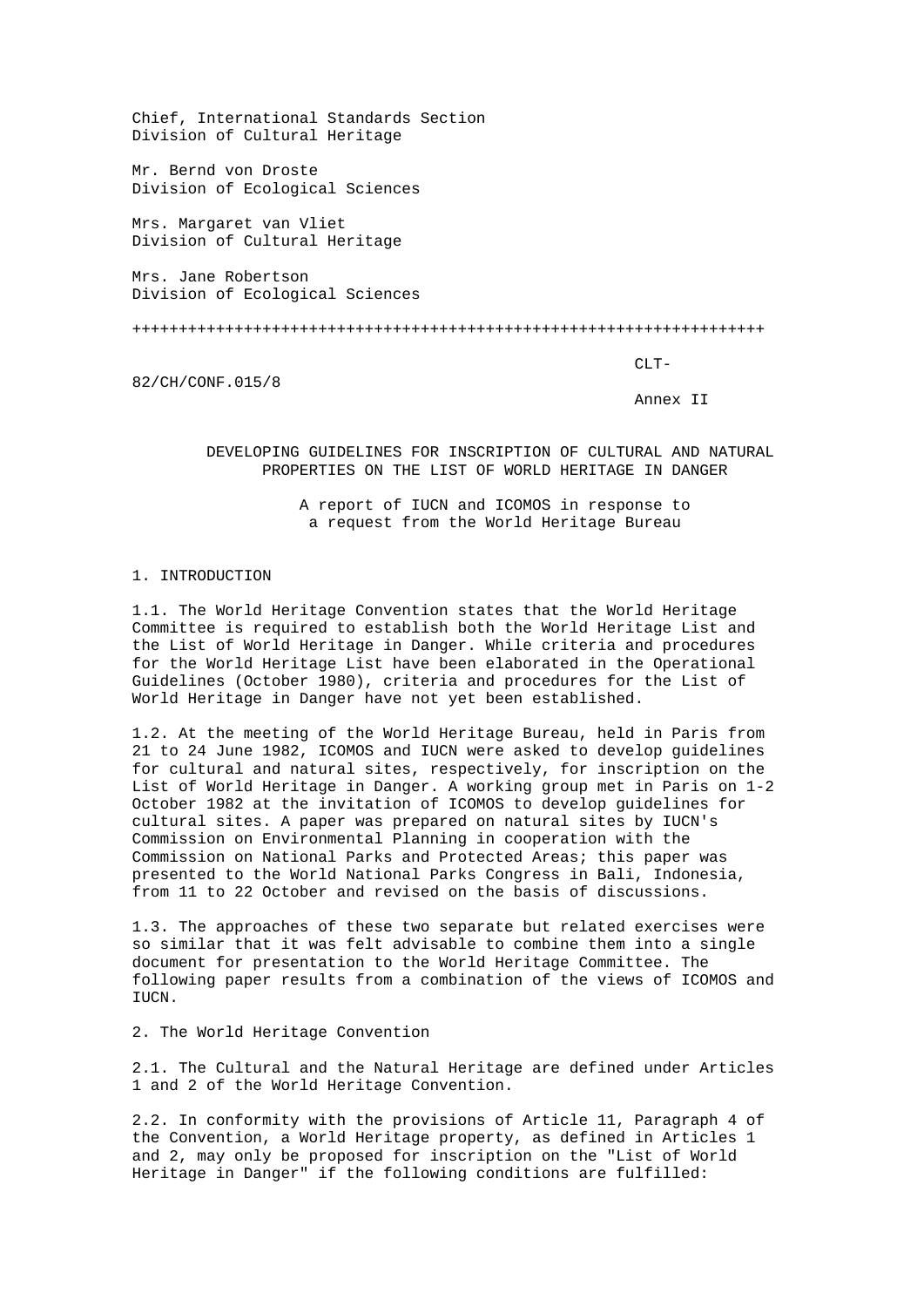a) the property under consideration is on the World Heritage

List;

- b) the property is threatened by serious and specific dangers;
- c) major operations are necessary for the conservation of the property;
- d) assistance under the Convention has bean requested for the property;

 e) an estimate of the cost of such operations has bean submitted.

3. The List of World Heritage in Danger

3.1. Essentially the List of World Heritage in Danger has three objectives:

 a) to support national efforts towards safeguarding the integrity of a property;

- b) to demonstrate to world opinion the reality of the danger threatening a property;
- c) to contribute to the effectiveness of international fund raising campaigns by identifying the property for which the public is being asked to contribute.

3.2. This list is conceived as being a **short list**, limiting operations by the international authority to a reasonable number.

3.3. By definition, inscription of a property on the List of World Heritage in Danger is an exceptional action for an **emergency measure** of limited duration. The inscription on the List will remain valid so long as serious threats and specific dangers persist.

3.4. The site is removed from the List of World Heritage in Danger when the action of the State Party and the international community has brought about the removal of the threats or caused the undertaking of conservation activities which, in the opinion of the Committee, are leading to the removal of the threats.

3.5. If the "serious and specific dangers" are not removed and there is severe deterioration or irreversible modifications entailing the loss of those characteristics which determined its inclusion in the World Heritage List, the property shall be removed both from the List of World Heritage in Danger and the World Heritage List. The procedure for the deletion of properties from the World Heritage List as set out in the Operational Guidelines will be applicable.

4. CONSIDERATIONS FOR INSCRIPTION OF PROPERTIES ON THE LIST OF WORLD HERITAGE IN DANGER

4.1. A World Heritage property -- as defined in Articles 1 and 2 of the Convention -- can be entered on the List of World Heritage in Danger by the Committee when it finds that the condition of the property corresponds to at least one of the criteria in either of the two cases described below, both of which are elaborated upon in the draft criteria which follow.

4.2. ASCERTAINED DANGER. The property is faced with specific and proven imminent danger.

4.3. POTENTIAL DANGER. The property is faced with major threats which could have deleterious effects on its inherent characteristics.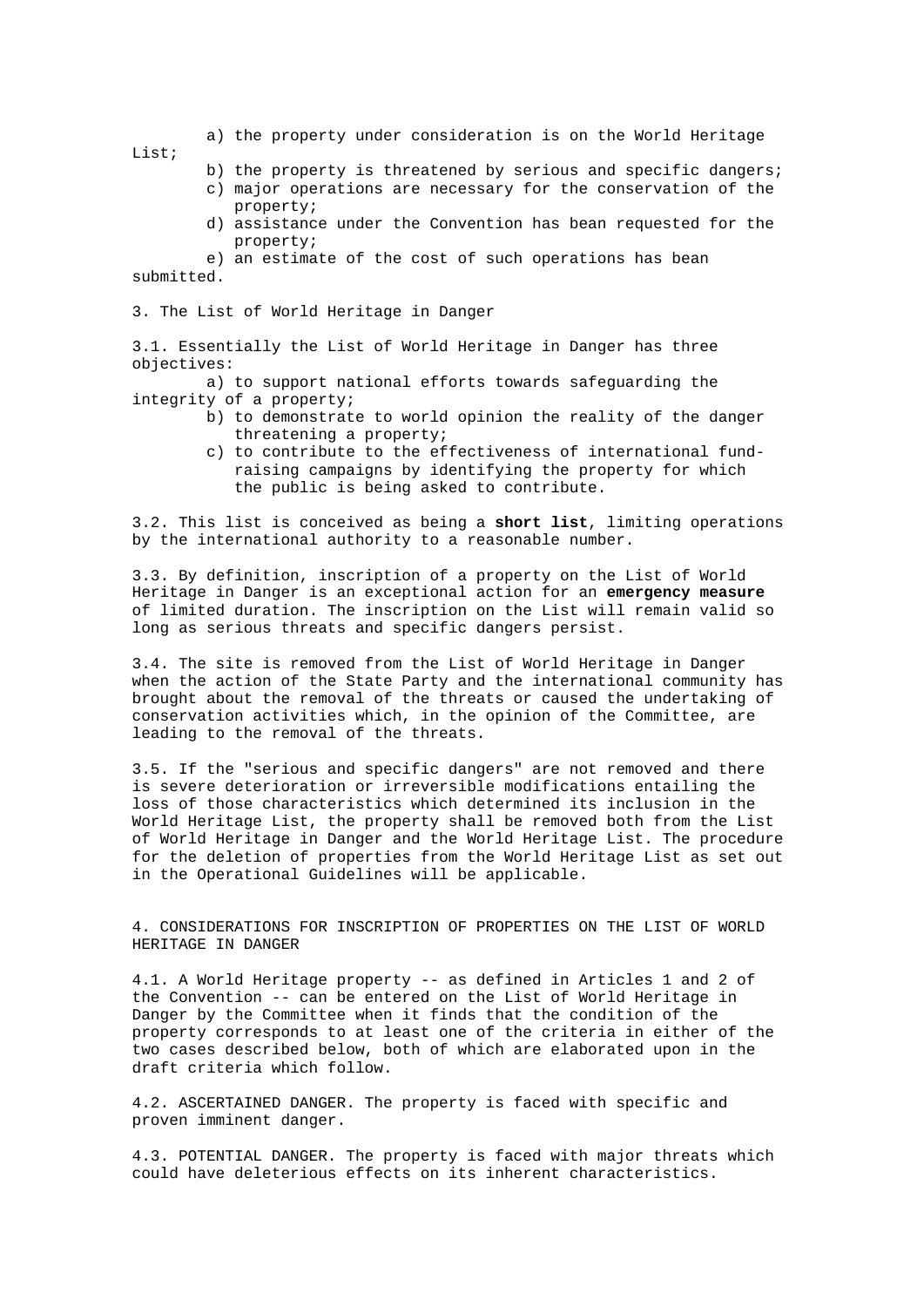4.4. In addition, the factor or factors which are threatening the integrity of the property must be those which are amenable to correction by human action.

4.5. The Committee may also wish to bear in mind supplementary factors concerning the nature of threats when considering the inclusion of a cultural or natural property on the List of World Heritage in Danger. These are elaborated upon in the draft criteria which follow.

4.6. The Committee may also wish to bear in mind that the inscription of a property on the List of World Heritage in Danger necessarily implies an awareness of the dangers by the concerned State Party and its will to seek remedy by requesting assistance and otherwise conforming to the provisions of Articles 4, 5, 6, 7 and 11 of the Convention.

5. PROCEDURE AND CALENDAR FOR PROCESSING REQUESTS FOR INSCRIPTION ON THE LIST OF WORLD HERITAGE IN DANGER

5.1. In compliance with the provisions of the Convention, the Committee may at any time and whenever circumstances shall so require inscribe on the List of World Heritage in Danger a property which meets the requirements of Article 11 of the Convention. This inscription should be made on the basis of a professional assessment, including, when required and upon the request of the Chairman of the Committee, expert missions which will be organized with the help of the World Heritage Secretariat, in consultation with the competent NGO(s).

5.2. In case of emergency, (e.g. immediate danger of severe deterioration or total destruction of the property) the Chairman of the Committee, after consulting with the Director-General of Unesco and the competent NGO, may initiate any measure necessary for the inscription of the property on the List of World Heritage in Danger (expert reports, missions, supply of equipment for analysis or evaluation, etc.). These activities will be organized with the help of the World Heritage Secretariat in consultation with the competent  $NGO(S)$ .

5.3. The Guidelines for the implementation of the World Heritage Convention (Document WHC 2/Revised October 1980, paragraphs 20 to 32) present criteria for the selection of properties for the World Heritage List and for the deletion of properties from the List. In adding criteria for the List of World Heritage in Danger, it would seem appropriate to consider that List as being of transitional character; before deleting a property from the World Heritage List, the property should first be recognized as being in danger and steps should be taken to remove the source of that danger.

5.4. In practice, this would mean that following the inclusion of a property in the World Heritage List, the World Heritage Committee might evaluate whether it should also be considered for the List of World Heritage in Danger. If the property is considered to be so endangered, the Committee should take steps to ascertain what measures should be undertaken to improve the situation.

5.5. In view of the above, it is suggested that the following be inserted as a new section E in the Operational Guidelines (requiring the current paragraph E to become paragraph F, and all following paragraphs to be renumbered):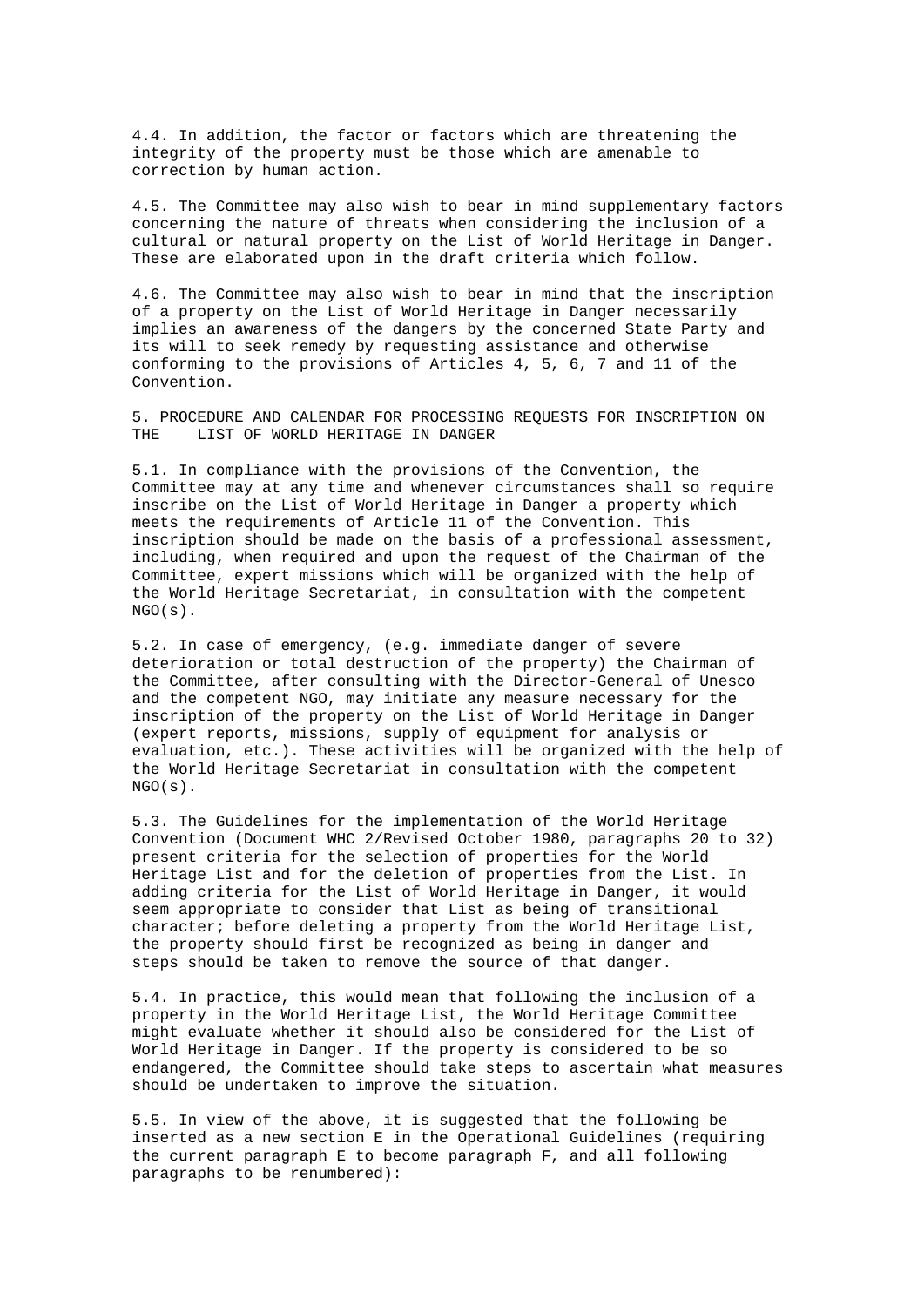- E. Guidelines for the inclusion of properties in the List of World Heritage in Danger

 24. In accordance with Article 11, Paragraph 4 of the Convention: "The Committee shall establish, keep up to date and publish, whenever circumstances shall so require, under the title of "List of World Heritage in Danger", a list of the property appearing in the World Heritage List for the conservation of which major operations are necessary and for which assistance has been requested under this Convention. This list shall contain an estimate of the cost of such operations. The list may include only such property forming part of the cultural and natural heritage as is threatened by serious and specific dangers, such as the threat of disappearance caused by accelerated deterioration, large-scale public or private projects or rapid urban or tourist development projects; destruction caused by changes in the use or ownership of the land; major alterations due to unknown causes; abandonment for any reason whatsoever; the outbreak or the threat of an armed conflict; calamities and cataclysms, serious fires, earthquakes, landslides; volcanic eruptions; changes in water level, floods, and tidal waves. The Committee may at any time, in case of urgent need, make a new entry in the List of World Heritage in Danger and publicize such entry immediately."

 25. The Committee may include a property in the List of World Heritage in Danger when the following requirements are met:

(i) the property under consideration is on the World Heritage List;

(ii) the property is threatened by serious and specific danger;

 (iii) major operations are necessary for the conservation of the property;

 (iv) assistance under the Convention has bean requested for the property;

(v) an estimate of the cost of such operations has bean submitted.

 - PROPOSED CRITERIA FOR INCLUSION OF PROPERTIES IN THE LIST OF WORLD HERITAGE IN DANGER

 26. A World Heritage property -- as defined in Articles 1 and 2 of the Convention -- can be entered on the List of World Heritage in Danger by the Committee when it finds that the condition of the property corresponds to at least one of the criteria in either of the two cases described below.

26.1. In case of cultural properties

 26.1.1. ASCERTAINED DANGER - The property is faced with specific and proven imminent danger, such as:

a) serious deterioration of materials;

b) serious deterioration of structure and/or ornamental features;

 c) serious deterioration of architectural or to'=-planning coherence;

 d) serious deterioration of urban or rural space, or the natural environment;

e) significant loss of historical authenticity;

f) important loss of cultural significance.

 26.1.2. POTENTIAL DANGER -.The property is faced with threats which could have deleterious effects on its inherent characteristics. Such threats are, for example: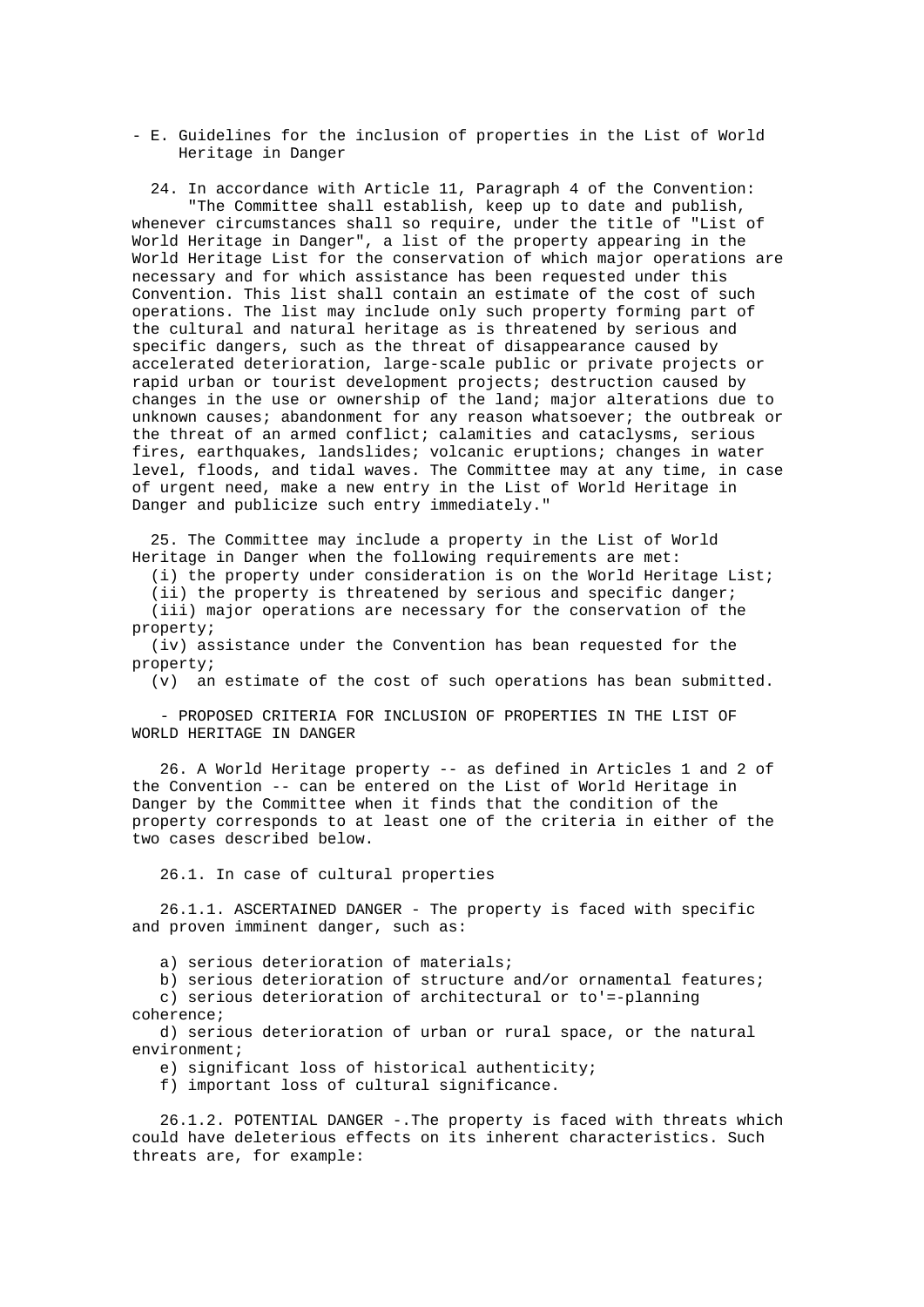a) modification of juridical status of the property diminishing the degree of its protection;

b) lack of conservation policy;

c) threatening effects of regional-planning projects;

d) threatening effects of town planning;

e) outbreak or threat of armed conflict;

 f) gradual changes due to geological, climatic or other environmental factors.

26.2. In the case of natural properties.

 26.2.1 ASCERTAINED DANGER - The property is faced with specific and proven imminent danger, such as:

 a) A serious decline in the population of the endangered species or the other species of outstanding universal value which the property was legally established to protect, either by natural factors such as disease or by man-made factors such as poaching.

 b) Severe deterioration of the natural beauty or scientific value of the property, as by human settlement, construction of reservoirs which flood important parts of the property, industrial and agricultural development including use of pesticides and fertilizers), major public works, mining, pollution, logging, firewood collection,  $e^+e^-$ 

 c) Human encroachment on boundaries or in upstream areas which threaten the integrity of the property.

 26.2.2. POTENTIAL DANGER - The property is faced with major threats which could have deleterious effects on its inherent characteristics. Such threats are, for example:

a) a modification of the legal protective status of the area;

b) planned resettlement or development projects within the property

or so situated that the impacts threaten the property;

c) outbreak or threat of armed conflict;

 d) the management plan is lacking or inadequate, or not fully implemented.

 26.3. In addition, the factor or factors which are threatening the integrity of the property must be those which are amenable to correction by human action. In the case of cultural properties, both natural factors and man-made factors may be threatening, while in the case of natural properties, most threats will be man-made and only very rarely will a natural factor (such as an epidemic disease) be threatening to the integrity of the property. In some cases, the factors threatening the integrity of a property may be corrected by administrative or legislative action, such as the cancelling of a major public works project or the improvement of legal status.

- SUPPLEMENTARY FACTORS

 26.4. The Committee may wish to bear in mind the following supplementary factors when considering the inclusion of a cultural or natural property on the List of World Heritage in Danger:

 a) Decisions which affect World Heritage properties are taken by Governments after balancing all factors. The advice of the World Heritage Committee can often be decisive if it can be given before the property becomes threatened.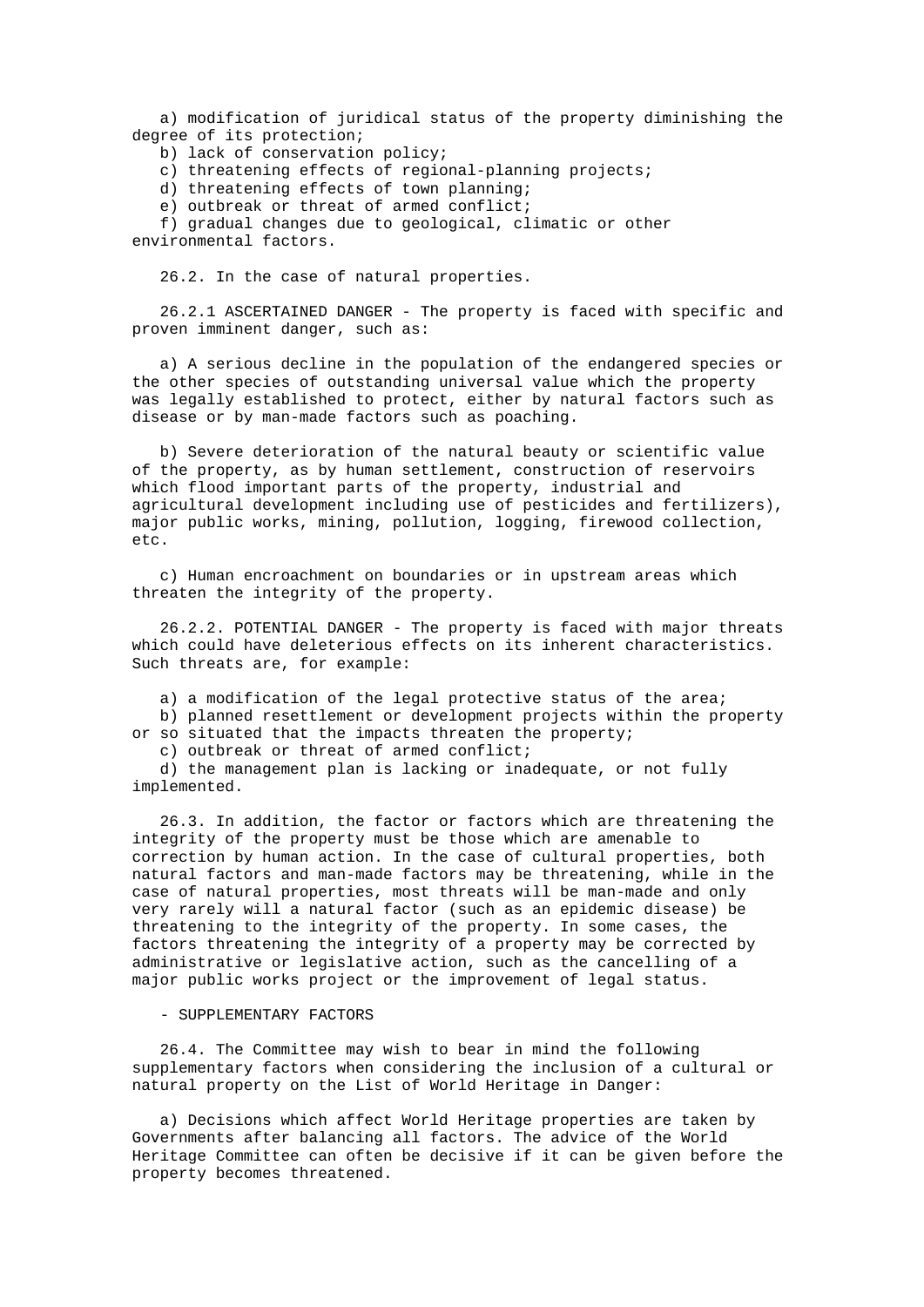b) Particularly in the case of ascertained danger, the physical or cultural deteriorations to which a property has been subjected should be judged according to the intensity of its effects and analyzed case by case.

 c) Above all in the case of potential danger to a property, one should consider that:

 -- the threat should be appraised according to the normal evolution of the social and economic framework in which the property is situated;

 -- it is often impossible to assess certain threats -- such as the threat of armed conflict -- as to their effect on cultural or natural properties;

> -- Some threats are not imminent in nature, but can only be anticipated, such as demographic growth.

 d) Finally, in its appraisal the Committee should take into account any cause of unknown or unexpected origin which endangers a cultural or natural property.

 - PROCEDURE FOR THE INCLUSION OF PROPERTIES IN THE LIST OF WORLD HERITAGE IN DANGER

 27. When considering the inclusion of a property in the List of World Heritage in Danger, the Committee shall develop, and adapt in consultation with the State Party concerned, a programme for corrective measures.

 28. In order to develop the programme referred to in the previous paragraph, the Committee shall request the Secretariat to ascertain, in cooperation with the State Party concerned, the present condition of the property, the dangers to the property and the feasibility of undertaking corrective measures. The Committee may further decide to send a mission of qualified observers from IUCN, ICOMOS, ICCROM or other organizations to visit the property, evaluate the nature and extent of the threats and propose the measures to be taken.

 29. The information received, together with the comments of the State Party and the advisory organization(s) shall be brought to the attention of the Committee by the Secretariat.

 30. The Committee shall examine the information available and take a decision. Any such decision shall be taken by a majority of twothirds of the Committee members present and voting.

 31. The State Party concerned shall be informed of the Committee's decision.

 32. The Committee shall allocate a specific, significant portion of the World Heritage Fund to meeting funding requests for assistance to World Heritage properties inscribed on the List of World Heritage in Danger.

 33. The Committee shall review at regular intervals the state of property on the List of World Heritage in Danger. This review shall include such monitoring procedures and expert missions as might be determined necessary by the Committee.